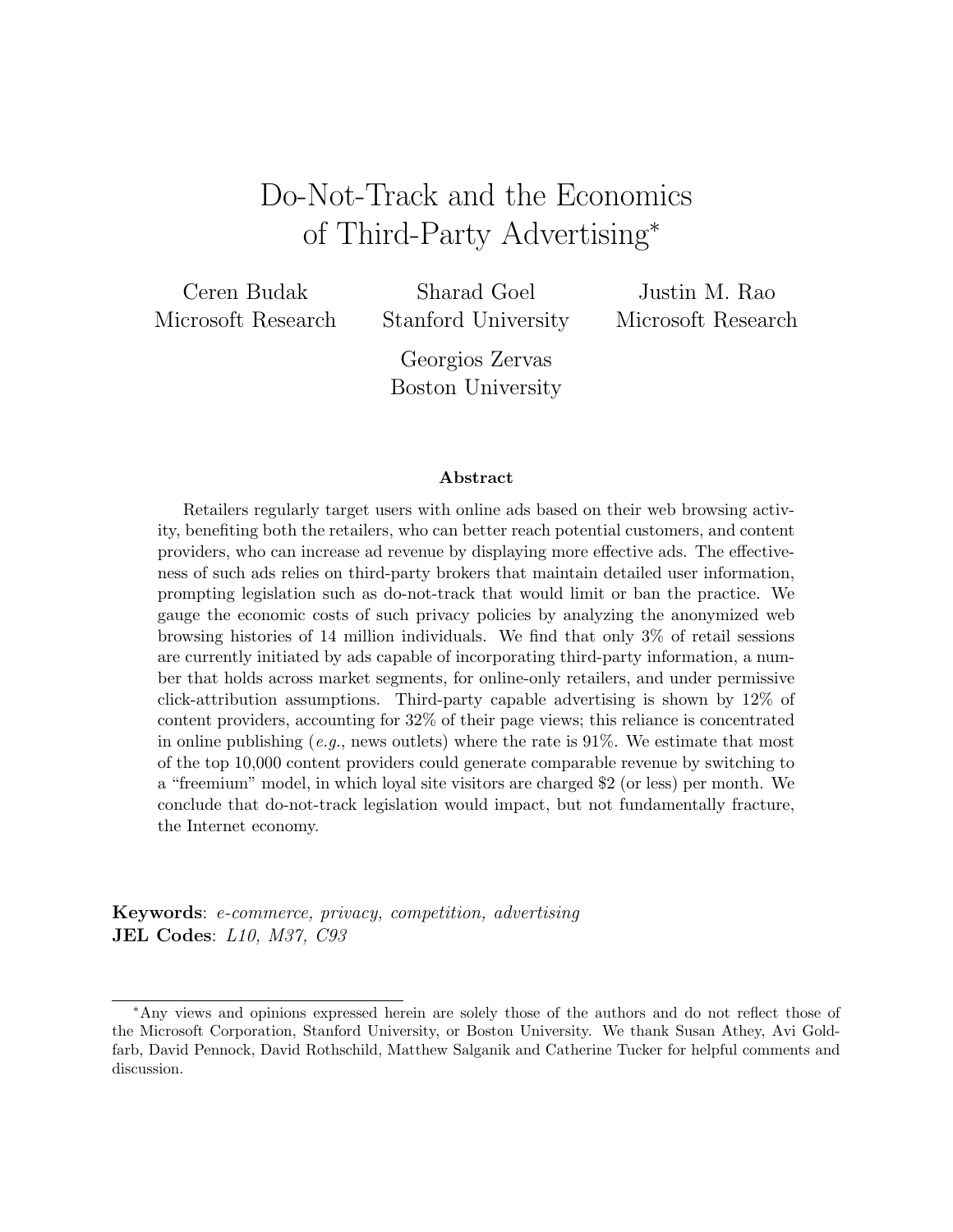# 1 Introduction

In recent years it has become not only technologically possible but also commonplace to tailor online advertisements to a user's interests and past browsing behavior, a practice known as behavioral targeting. To implement such targeting, various ad networks, ad exchanges, and other so-called "third parties" that are not directly associated with the website on which an ad is shown track users as they browse the web (Mayer and Mitchell, 2012). This information is then made available to advertisers in real-time ad auctions, who subsequently bid to show ads to users based on their compiled online profile (Google, 2011). A bookseller, for example, may bid to show an ad to a user on a sports site after learning that she had recently visited an online magazine aligned with the bookseller's target audience. Relative to simply displaying the same ad to all users of a site, behaviorally targeted ads have much higher response rates, thus benefiting both advertisers who can more efficiently reach consumers, as well as content providers who can better monetize their traffic (Yan et al., 2009; Goldfarb and Tucker, 2011a; Farahat and Bailey, 2012; Johnson, 2013). The demand from both advertisers and content providers for such highly personalized advertising has led to over 90% of the top 500 websites sharing information with third-party trackers.

Though the practice has been widely adopted by advertisers and content providers, thirdparty tracking can potentially degrade user privacy. For example, queries on a health website could trigger ads from a pharmacy in subsequent web browsing sessions, leaking sensitive information to a firm with which the user has never directly interacted. Hundreds of entities provide tracking services, and consumer data are bought and sold in loosely regulated marketplaces (Roesner et al., 2012). The detailed nature of the collected information makes it difficult, if not impossible, to anonymize—researchers have shown that browsing histories can often be linked to names, addresses and other personally identifying information (Krishnamurthy et al., 2011; Reisman et al., 2014). Additionally, web sites at times inadvertently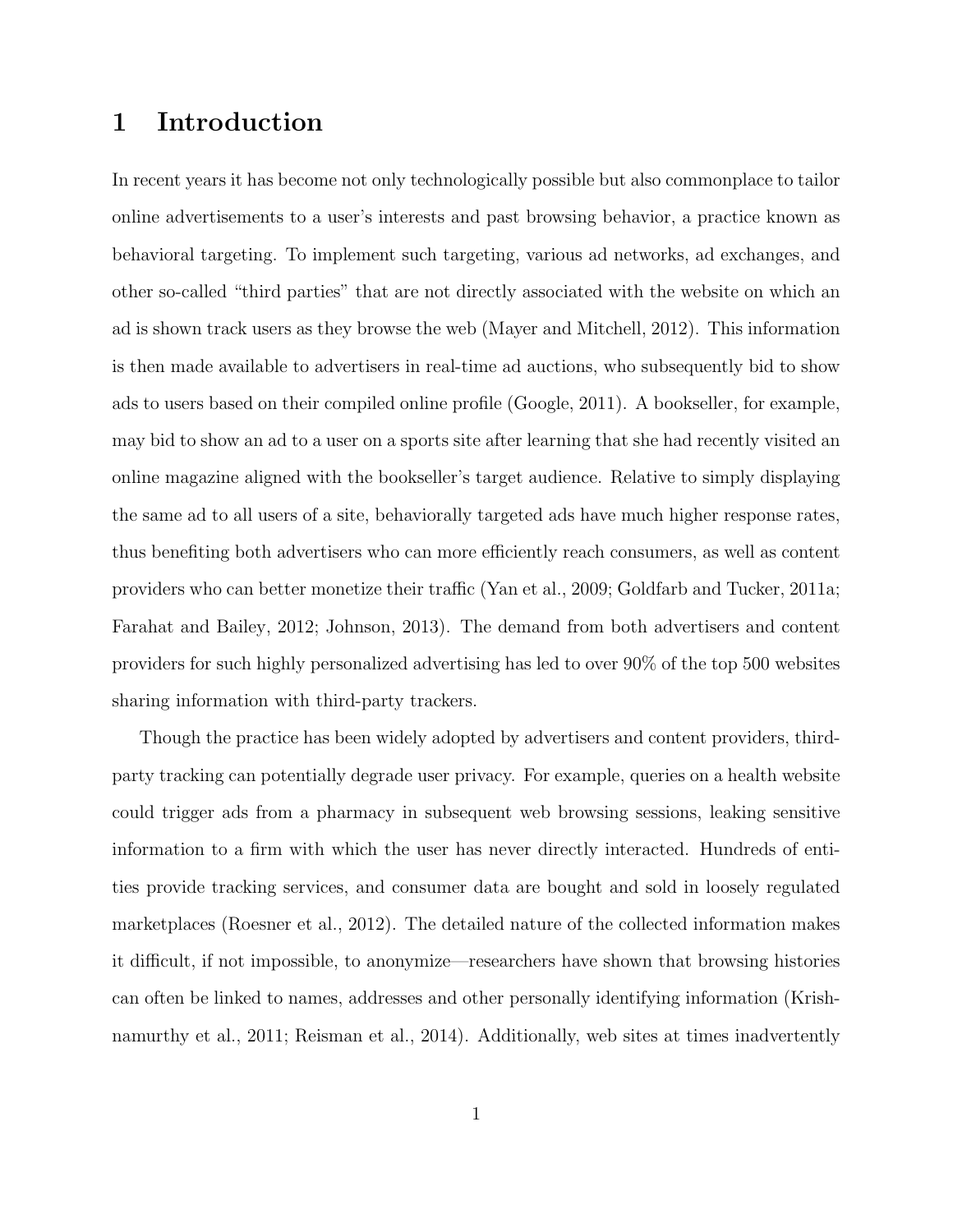provide trackers with information that they intended to keep private, such as usernames and email addresses, because the information is embedded in unencrypted URLs.<sup>1</sup> The collection, sharing, and selling of data has also been shown to facilitate identity fraud and spam (Mayer and Mitchell, 2012). In addition, the companies that track users' movement across almost all of the popular Web sites (Krishnamurthy and Wills, 2009) form a small-world network (Gomer et al., 2013). While this characteristic allows efficiency in spreading user information and delivering targeted ads, it also introduces further privacy and security concerns.

Reacting to such concerns, consumer and privacy advocates have proposed legislation, known broadly as "do-not-track," that would limit or ban third-party tracking. Citing the benefits of third-party data for ad effectiveness, advertisers and content providers have largely opposed such bans, arguing that do-not-track would adversely impact their businesses and, in turn, harm consumers. Such economic concerns are indeed grounded in recent empirical findings. For example, Goldfarb and Tucker (2011b) use survey data to evaluate the impact of the 2002 European Union "Privacy and Electronic Communications Directive." They find that on average, stated purchasing intent declines 65% in the E.U. compared to control countries. Similarly, Johnson (2013) uses auction logs from a real-time display advertising exchange to counterfactually simulate the impact of privacy policies on ad prices, and finds that a full restriction would reduce prices by about  $40\%$ .<sup>2</sup>

While past work has focused on the direct effects of privacy policies on third-party advertising, here we examine the effects of such policies on the Internet economy as a whole, both from the perspective of advertisers and content providers. Our primary methodological approach is to analyze the web browsing histories of 13.6 million users for the 12 months between June 1, 2013 and May 31, 2014. To study the advertiser side of the equation, we

<sup>1</sup>For the same reason, searches on sites are often observable to trackers and linkable to cookies and usernames.

<sup>2</sup>As Johnson notes, however, the actual restrictions placed by various incarnations of do-not-track vary widely, with his estimated impact ranging from 4–40%.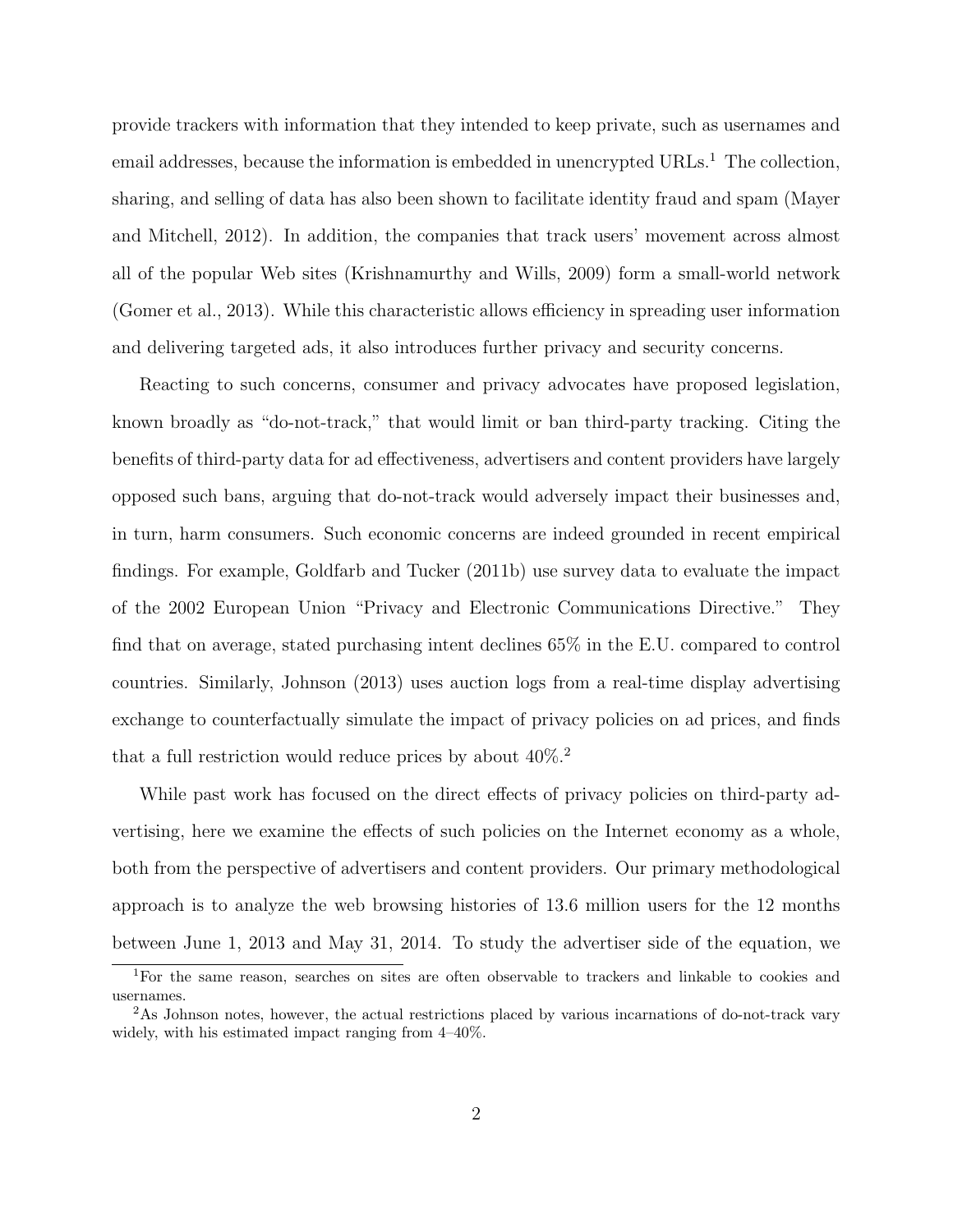first identify in our data 321 million shopping sessions (i.e., visits to the 10,000 most popular commerce sites). For each shopping session, we then determine the primary driver of the consumer to the retail site. We find that the vast majority of shopping sessions begin with web searches, search ads, email marketing, or direct navigation to the site, none of which rely on third-party data. In fact, perhaps surprisingly, display ads, advertising that could potentially use third-party information, accounts for only 3% of shopping sessions. Moreover, only 7% of the retailers we study receive more than 10% of their traffic from such third-party capable ads. Next, we consider the possibility that certain segments of the e-commerce market are particularly reliant on third-party capable advertising. We use topic modeling (Blei et al., 2003) to algorithmically cluster retailers into 54 segments (*e.g.*, sporting goods, home improvement, and books), and find that no market segment gets more than 7% of traffic from third-party capable advertising, with most close to the group mean. Finally, we repeat our analysis on the 45% of businesses in our sample that have a physical location. For these offline retailers, we find the share of sessions attributed to third-party capable advertising increases somewhat, to 3.9%.

These results are based on a last-click attribution model, in which we associate each shopping session with the most recent event in a user's browsing history that preceded it. With such an inference scheme, however, there is a worry that seemingly direct navigation could have in fact resulted from past ad exposure. Such misattribution could be particularly large for ad campaigns that build brand awareness, particularly for firms that do business offline (Lewis et al., 2014). To address these concerns, we perform two robustness checks. First we consider the following, more conservative click-attribution model: we take all direct navigation sessions and look back one month into a user's browsing history; if, during that 28-day window the user clicked on an ad for the retailer, we credit the shopping session to the ad. We find that this increases the percentage of shopping sessions attributed to third-party capable advertising from 3% to 3.4%. While this 13% increase is surely of interest to firms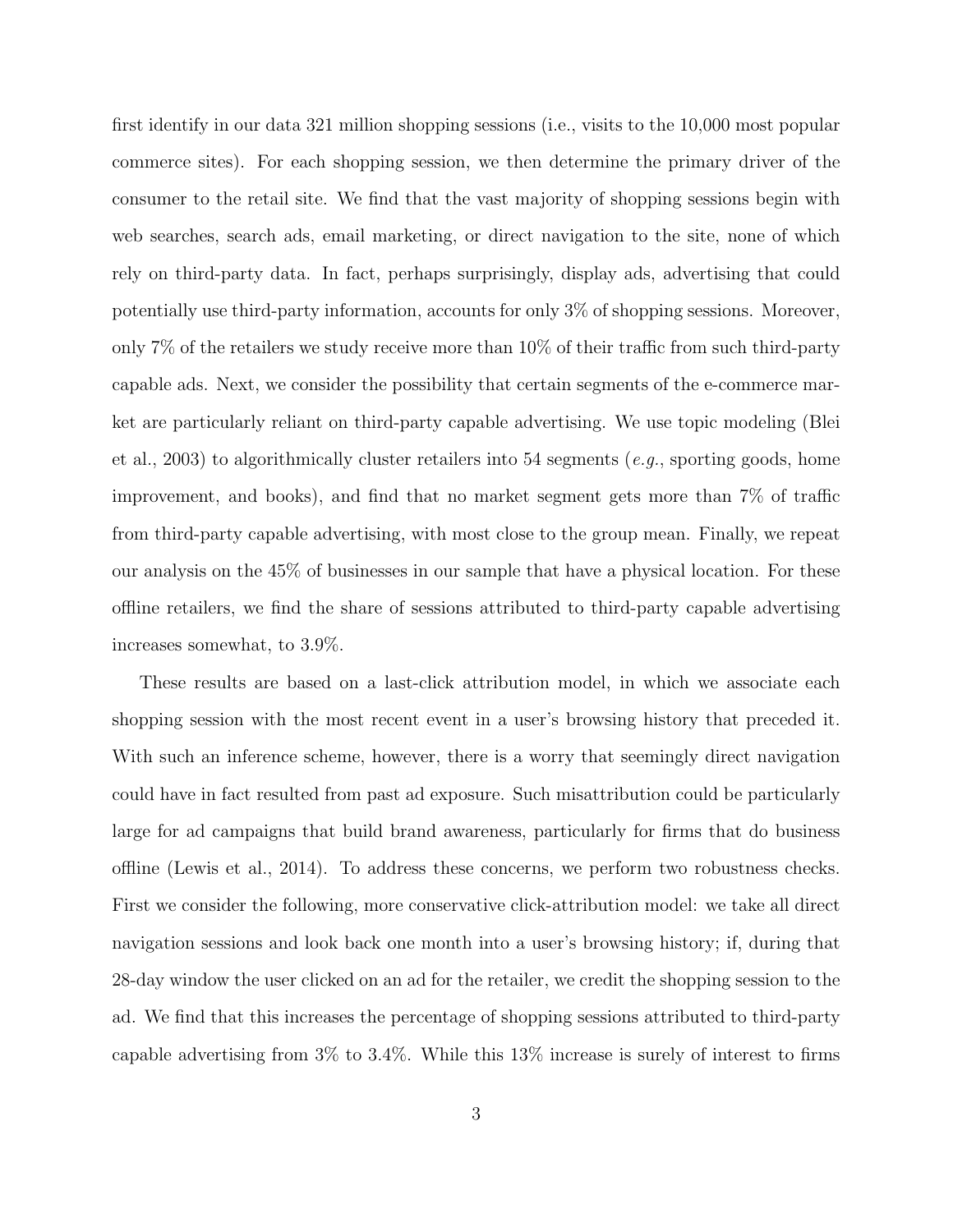assessing their advertising effectiveness, it is a relatively small difference in the context of overall traffic.

Turning to content providers, we consider the ten million domains visited by users in our sample. Of these sites, 12% regularly show third-party capable advertising. Such sites, however, are disproportionately popular, and account for 32% of aggregate traffic. In contrast to our analysis of retailers, certain segments of content providers—particularly, online publishers, such as Yahoo and the Huffington Post—are substantially more likely than average to show third-party advertising. Specifically, 48% of online publishers, accounting for 81% of all online publisher traffic, show third-party capable ads.

Given the conventional wisdom that the Internet is by-and-large ad-supported (Deighton and Quelch, 2009), and given the benefits of third-party tracking for ad effectiveness, how is it that two-thirds of Internet traffic comes from sites that do not show third-party ads? To explain this apparent incongruence, we note that many of the largest web sites either target ads based on information that users explicitly provide to the site, as in the case of Google and Facebook, or have alternative monetization models, as in the case of Craigslist and Wikipedia.

To better understand the extent to which content providers that show third-party advertising would be adversely affected by policies that limit the effectiveness of such ads, we consider their ability to generate revenue via alternative sources. Specifically, we consider one of the most prevalent alternatives to advertising in the marketplace today: a metered paywall ("freemium") model, in which site visitors only pay subscription fees to consume content in excess of a modest daily or monthly allotment. In fact, many of the largest online news outlets (e.g., the New York Times and the Wall Street Journal) have already adopted this model. A necessary condition to successfully adopt a freemium model is a set of loyal users who regularly visit the site, and who consequently would be charged subscription fees. Among the top 10,000 sites that show third-party capable advertising, we find that typically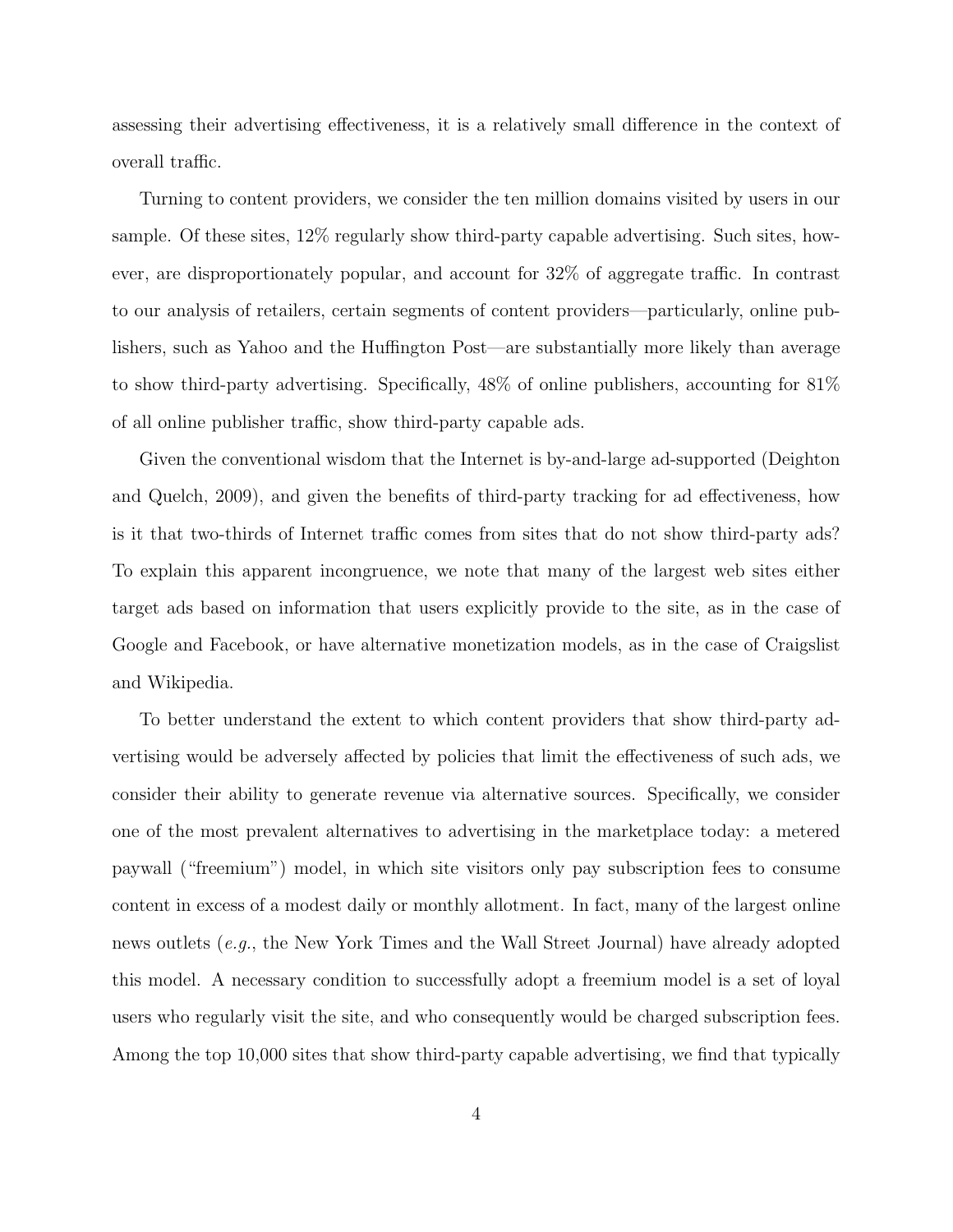15% of users visit the site at least 10 times per month. If one-fourth of such loyal users ultimately subscribe to the site, we estimate that a monthly fee of \$2 would generate revenue comparable to that earned from third-party capable advertising, based on current ad rates. Moreover, we find that consumers typically only regularly visit 2–3 sites that feature third-party capable advertising, limiting how much consumers would need to pay if such sites switched to a freemium model. However, we also find that outside of these top 10,000 sites, only a small percentage of users are loyal, suggesting that a freemium model is not feasible for all content providers.

Our empirical analysis focuses on only one-half of the do-not-track cost-benefit equation, assessing the potential economic benefits of third-party tracking. Moreover, our analysis is based on current market conditions, as it is difficult to predict market responses to industry realignment and technological advances (*e.g.*, micropayments, or changes in tracking technology). Additionally, there is not simply a single, well-defined do-not-track policy, but rather a variety of proposals that fall under this umbrella name.<sup>3</sup> For these reasons, we cannot offer firm guidance on whether privacy legislation such as do-not-track should be enacted. Nonetheless, our results suggest that the benefits of third-party information to retailers and content providers, while certainly not absent, are smaller than generally believed. Our work thus constitutes a novel point of reference for future studies of privacy legislation. Furthermore, by conducting one of the most comprehensive studies of what drives online shopping, our results provide a basis for ongoing marketing and advertising research.

<sup>3</sup>These proposals vary on quite consequential factors, such as opt-in vs. opt-out tracking agreements, and the precise definition of what constitutes a "third party." For example, if a user is browsing the New York Times, but logged into their Gmail account, would Google's ad-exchange tracker be considered a third or first party?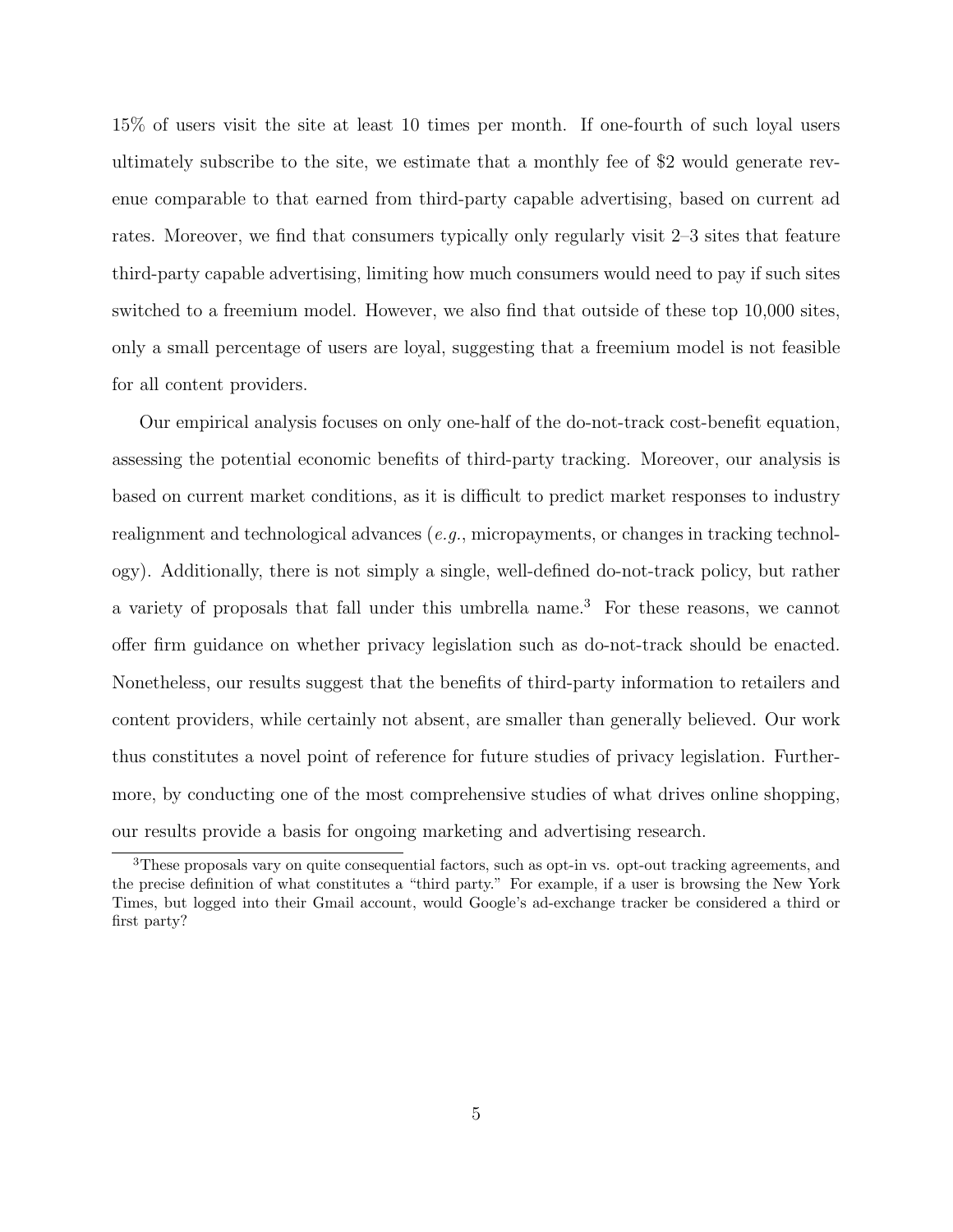### 2 Data and Methods

Our primary analysis is based on web browsing records collected via the Bing Toolbar, a popular add-on application for the Internet Explorer web browser. In 2013, Internet Explorer was the second most popular browser in the United States, with the independent analytics firm StatCounter estimating that the browser accounted for 25% of U.S. pageviews.<sup>4</sup> Upon installing the toolbar, users can consent to sharing their data via an opt-out agreement, and to protect privacy, all shared records are anonymized prior to being saved on our system. Each toolbar installation is assigned a unique identifier, giving the data a panel structure. While it is certainly possible that multiple members of a household share the same browser, we follow the literature by referring to each toolbar installation as an "individual" or "user" (Gentzkow and Shapiro, 2011; De los Santos et al., 2012).

As with nearly all observational studies of individual-level web browsing behavior, our study is restricted to individuals who voluntarily share their data, which likely creates selection issues. These users, for example, are presumably less likely to be concerned about privacy. Moreover, though our panelists did not report any demographic information, it is generally believed that Internet Explorer users are on average older than the Internet population at large. Instead of attempting to re-balance our sample using difficult-to-estimate and potentially incorrect weights, we acknowledge these shortcomings and note where they might be a concern.

#### 2.1 Data description

Our data contain detailed information on the web browsing activity of 13,560,257 U.S. located users over a one-year period, from June 1, 2013 to May 31, 2014. Each webpage visit generates a record containing the URL of the requested page  $(e.g., \text{http://www.amazon.com})$ ,

<sup>4</sup>This estimate is based on visits to three million webpages that StatCounter tracks. For more on the methodology, see http://gs.statcounter.com/faq#methodology.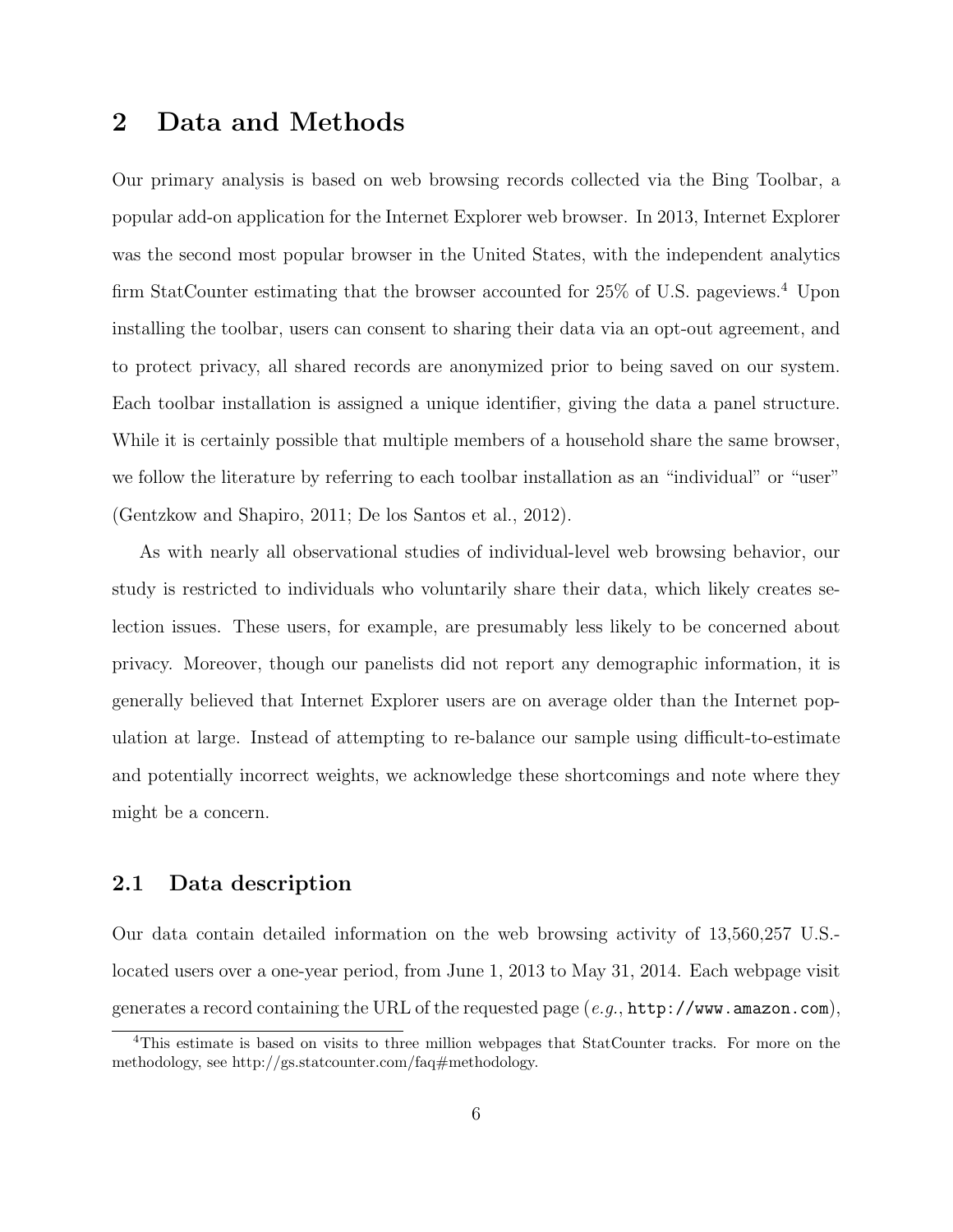an anonymized id for the user viewing the page, the time at which the page was requested, and a unique identifier for the browser window or tab in which the page was rendered. Additionally, if the pageview was initiated by an HTTP redirect, the initial URL that caused the browser to display the page is logged. This information is particularly useful for detecting ad clicks, as redirects are commonly used in display advertising to deliver and track ads (by both the hosting domain and third parties). For example, when a consumer clicks on a display ad, instead of being directly sent to the advertiser's website, an HTTP request is typically first made to the web server of the party responsible for delivering the ad  $(e.g., DoubleClick);$ subsequently, and almost transparently to the user, the party serving the ad records the ad click, and then redirects the user's browser to the advertiser's web site.<sup>5</sup> Finally, each pageview record contains all HTTP requests initiated by the page to load additional assets (e.g., images and stylesheets) that are needed to render it. As with the redirects, these asset requests help us determine the presence of advertising; in particular, assets originating from known ad servers indicate the presence of one or more display ads on the page.

#### 2.2 Classifying shopping sessions

Starting with the raw browsing data, we use the Open Directory Project (ODP, dmoz.org) to help identify retail shopping sessions. The ODP is a collective of tens of thousands of editors who hand label websites into a classification hierarchy, 45,000 of which are classified under "shopping". We focus on the 10,000 most popular such shopping sites, which in aggregate account for over 99% of traffic to the full set of 45,000. When a user visits any one of these top 10,000 retailers, we call that visit, along with all subsequent, uninterrupted visits on the same domain, a single shopping session. Though we do not know whether any financial transaction ultimately occurred, a shopping session at the very least indicates an important first step in the purchase process. In total we identify 320,889,786 shopping sessions in our

<sup>5</sup>For more on HTTP redirects, see http://www.w3.org/Protocols/rfc2616/rfc2616.html.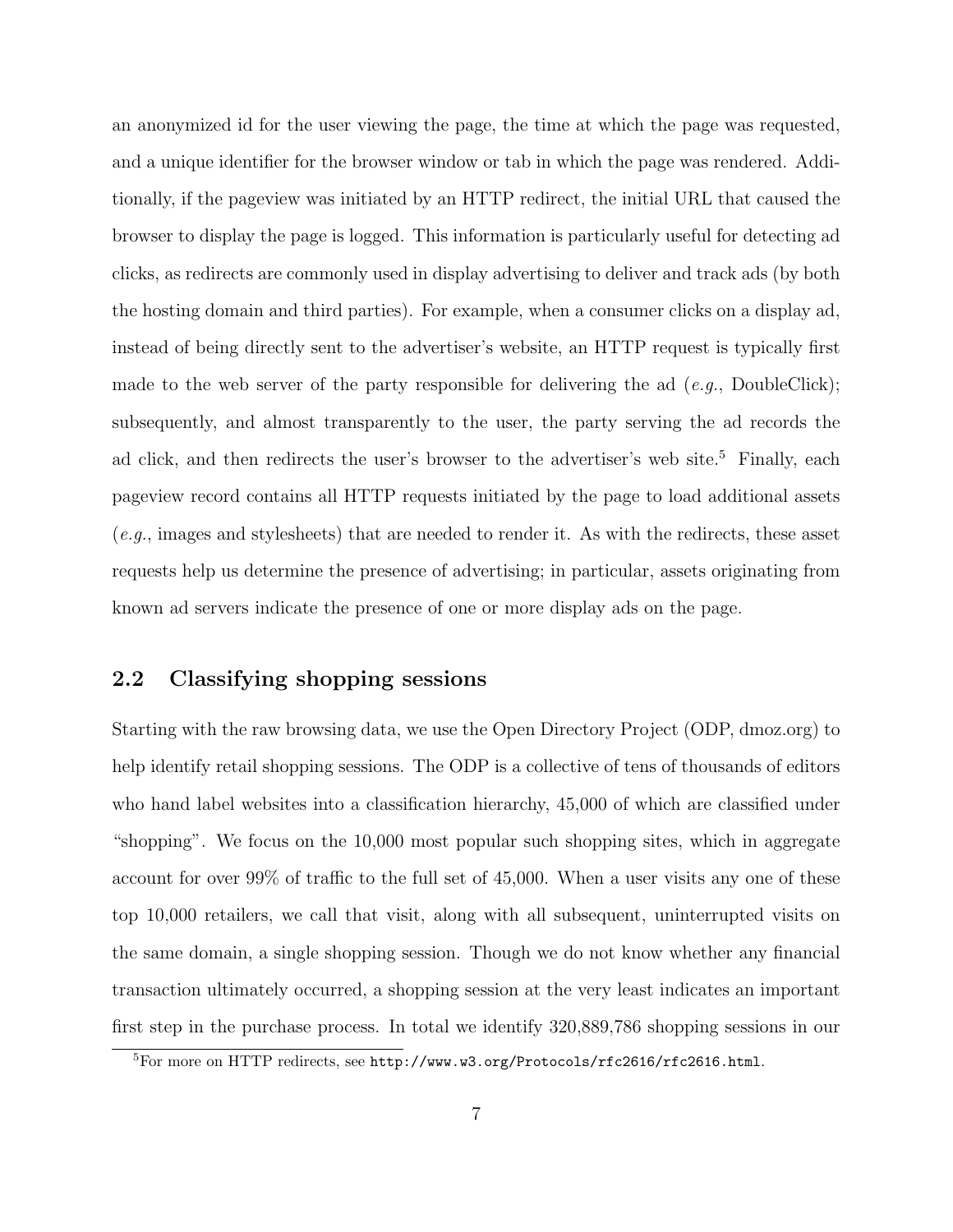sample.

For each such shopping session, we classify it into one of eight categories based on the means through which the user arrived at the site: direct navigation, organic search, search advertising, email marketing, social advertising, display advertising, coupon (or "deal finder") site and organic link referral. Our classification strategy considers the referrer URL associated with each shopping session, various features of the first URL in a session, and the redirect URL (if any) that initiated the session. Though we only briefly describe this classification process below, we note that it is both labor intensive and technically challenging, as a myriad of pattern-matching rules must be developed to handle each case.

We categorize as *direct navigation* instances where the URL for the retail site is directly entered into the browser's location bar, or the user reaches the site via a bookmark, both of which are identified by the absence of a referrer URL. We also classify web searches for specific retailer names, often referred to as navigational searches (Broder, 2002), as direct navigation, since it indicates the user is seeking out a single retailer based on prior knowledge of the retailer's name.<sup>6</sup> Sessions that are initiated via web searches are identified by matching the referrer URL against a list of search engines. Moreover, we can accurately distinguish between sponsored (paid) and organic (non-paid) search by using distinctive features of the referrer and redirect URLs. Email ads are image or text links embedded in the content of promotional email messages (e.g., an email with a Groupon deal), and we similarly detect them by matching the referrer URL to a list of known email providers and examining the redirect URL for telltale signs of such advertising.<sup>7</sup> We categorize shopping sessions originating from social networks—Facebook being the dominant example—as driven

<sup>&</sup>lt;sup>6</sup>The search query is typically present in the referrer URL, which allows us to identify navigational searches. We would miss navigational searches using the nickname of the site that does not appear in the web address.

<sup>&</sup>lt;sup>7</sup>Retailers also send their customers receipts, shipping updates, and other non-marketing information via email. We exclude sessions originating from such email messages from our analysis as they are unlikely to lead to new purchases.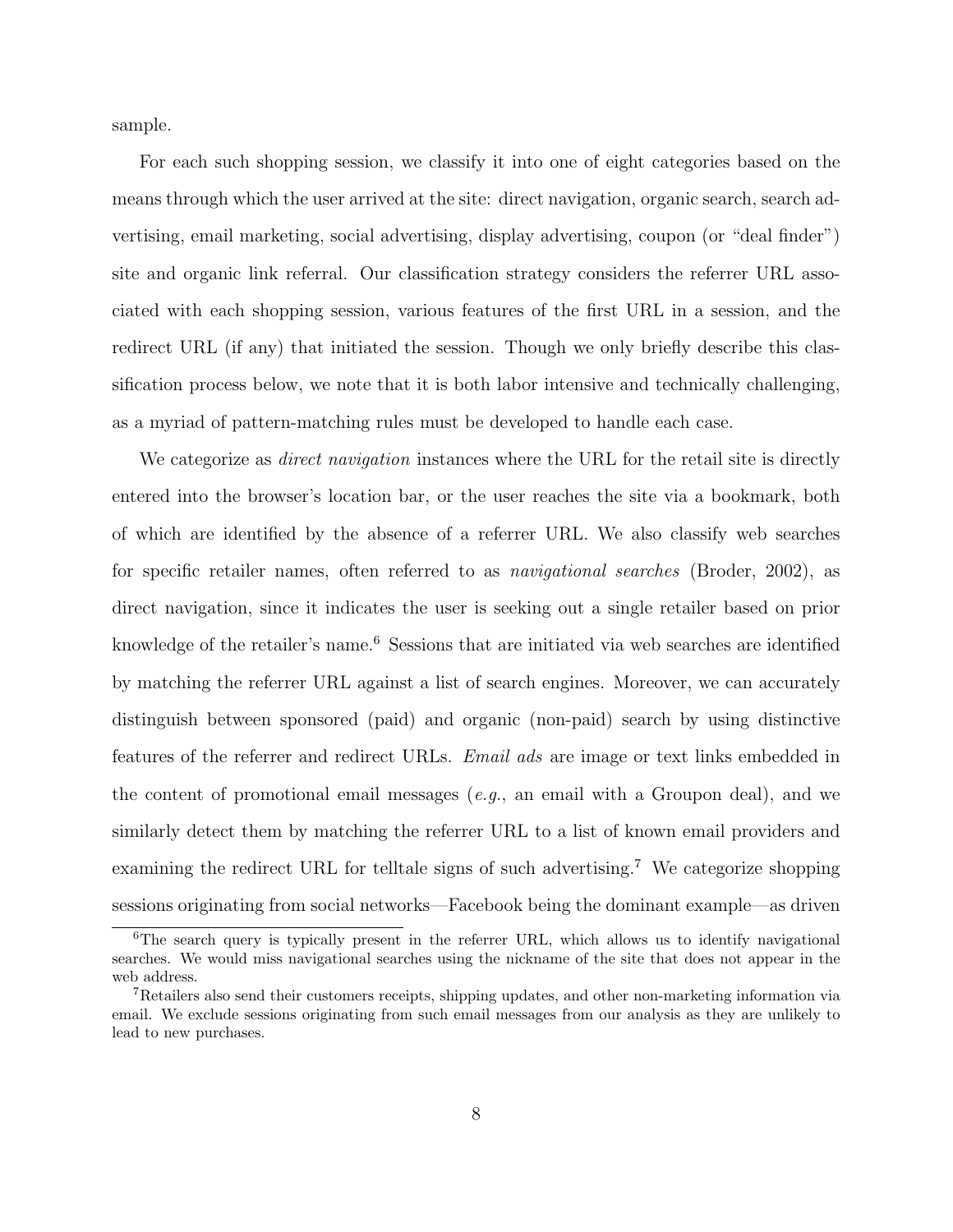by social ads. To detect display ads—graphical ads typically paired with textual content—we match the redirect URL to a comprehensive list of ad servers maintained and updated weekly by AdBlock Plus, a popular open source browser extension to block such advertising. Online retailers receive a small, but significant, number of clicks from sites that distribute digital coupons (e.g.,  $http://www.retailmenot.com)$ , and we classify these shopping sessions as initiated by *coupon site referrals*. Finally, *organic link referrals* are non-paid, site-to-site links (e.g., from PayPal to eBay), and are identified by cross-site traversals that do not trigger any of our ad-detection rules, such as going through a known ad-server.

#### 2.3 Constructing retail segments

Much of our analysis occurs at the level of market segments. Unfortunately, however, there is no reliable and comprehensive classification of retailers into such segments, and so we must construct our own categorization. To do so, we apply Latent Dirchilet Allocation (LDA) (Blei et al., 2003), a popular technique in natural language processing for uncovering hidden group structure in text-based observations. In our case, the latent groups are the market segments, and the observations correspond to the top 10,000 retailers in ODP, where each retailer is represented by the collection of search queries used to find it, excluding navigational queries.

LDA begins by positing that there exist latent topics (market segments) in the data, that each observation (retailer) is an unknown mixture of these latent topics, and that each topic (market segment) corresponds to an unknown distribution over terms (search queries). For each observation, it is further assumed that each term is generated by first sampling a topic from the observation's topic distribution, and then sampling a term from the topic's term distribution. Thus, the model in effect assumes that when a user issues a search query that ultimately results in visiting a retailer, that query is constructed by first probabilistically selecting a market segment  $(e.g., \text{travel})$ , and then probabilistically selecting a term associated with that segment (e.g., airfare). Though these selection distributions are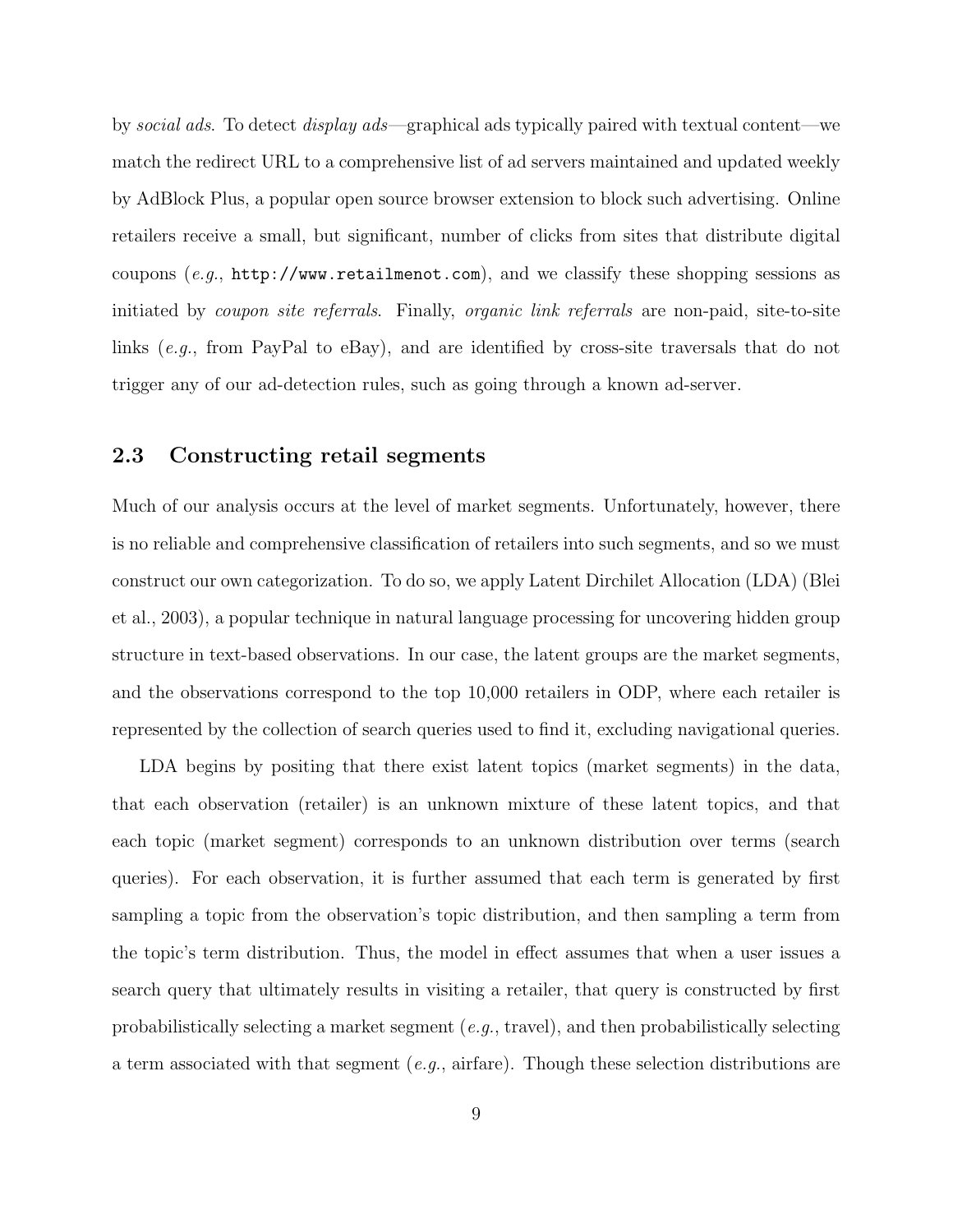all a priori unknown, LDA efficiently infers them from the data. Ultimately, each retailer is associated with a model-inferred distribution over retail segments. This "mixed membership" representation is especially useful for large retailers, such as Amazon.com, that often compete is multiple market segments.

LDA requires that one specify the number of market segments to infer, which we set to 100. However, as is common in LDA, some topics have effectively the same semantic meaning for our purposes (*e.g.*, topics corresponding to casual and formal clothing), and some topics are effectively meaningless  $(e.g., a topic that heavily weights "stop words", such as$ "the", "you", and "it"). $8$  To deal with this issue, we manually examined the 100 algorithmically generated topics, and combined and removed topics based on semantic coherence. For example, topics pertaining to televisions and laptops were combined to a single, consumer electronics category.

This process generated 54 market segments. Each retailer is represented by a vector of length 54, with each entry in the vector indicating the percentage of the retailer's business assigned to the corresponding market. Most retailers have only a few non-zero entries, indicating that they specialize in only a few classes of goods. However, large firms such as Amazon and Ebay, hold market share in many segments, and correspondingly have a number of non-zero entries.. Our inference procedure is based on the assumption that a retailer's search volume for a given market segment corresponds to its market share. While this assumption is clearly violated in certain instances, on the whole it seems reasonable accurate.

<sup>&</sup>lt;sup>8</sup>It is also possible that a single topic is in reality mixing two or more distinct topics; we mitigate this possibility by setting the number of topics (100) relatively high.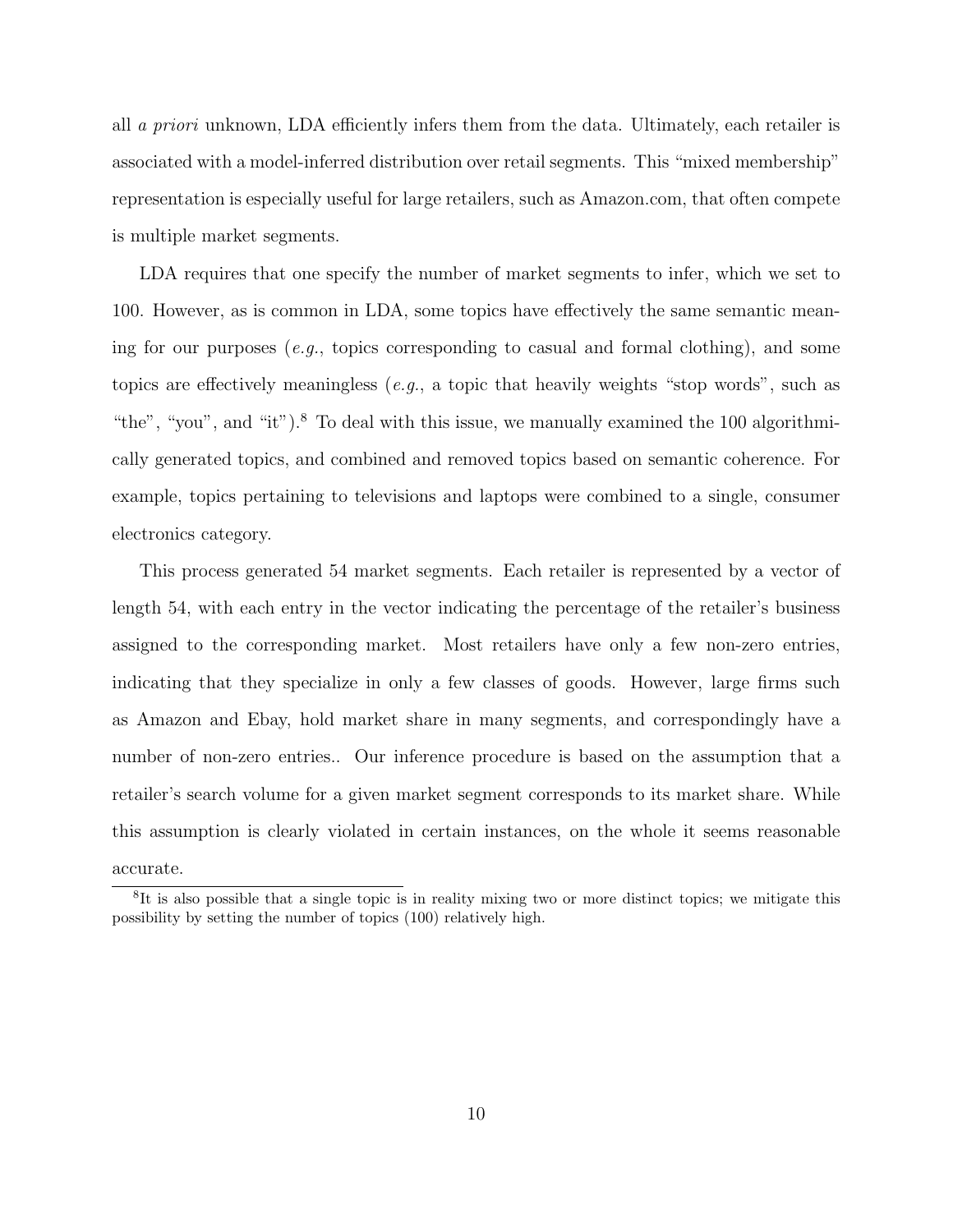#### 2.4 Constructing content provider segments

As with retailers, we seek to classify content providers *(i.e.*, non-retailers) into various categories, such as news, games, and education. As before, existing classifications are insufficient for our purposes, and so we turn to LDA, inferring site groupings via the search queries associated with each website. In this case, we started with 200 LDA topics, and then collapsed these into 31 categories. In constructing the content provider segments, however, we encounter three additional complications. First, our dataset includes over 20 million non-retail domains, many of which were visited only a handful of times, and in particular are associated with relatively few search queries. Such sparsity introduces considerable noise into the LDA classification process, and so we restrict our classification analysis to the 30,000 most visited non-retail domains, which in aggregate account for 84% of (non-retail) web traffic. (For the parts of our analysis that do not require content providers to be classified, we use the full set of non-retail domains.) Second, unlike for retailers, some of the largest content providers often have subdomains that fall into substantively different categories. For example, google.com, mail.google.com, and news.google.com correspond to search, mail and news, respectively. Thus, for Google, MSN, Live, Yahoo and AOL, we classify sites at the level of subdomains; for the remaining sites, we classify them according to their top-level domain. Third, many of the most popular sites exhibited poor classification accuracy, as the search queries associated with them were often not good representations of their general category. For example, "gmail login" was one of the most popular search queries issued for Gmail, providing only limited signal. To mitigate this issue, we augmented the algorithmic LDA classification with hand-labeled categories for the 200 most popular sites.

In contrast to our classification of retailers, each content-producing site is assigned to a single category, either the hand-labeled category for the top 200 sites, or the LDA category with the highest weight for the remaining sites. The reasons for this choice are two-fold: first, for the top sites, producing hand-labeled distributions would have been substantially more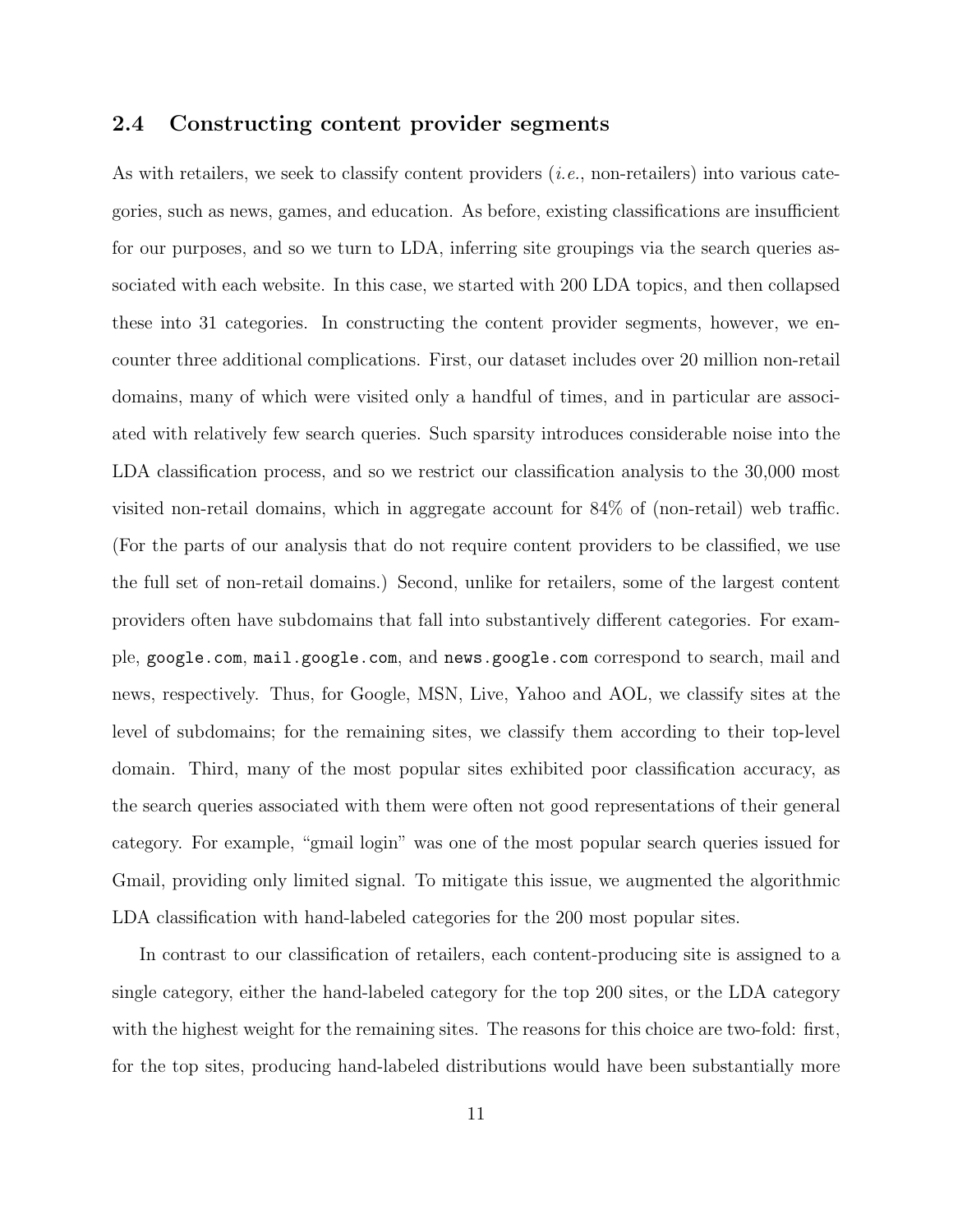| Top-level category | Secondary category                                          |
|--------------------|-------------------------------------------------------------|
| Web Services       | people search, email, games, social, dating, jobs,          |
|                    | gambling/games, scam services, travel booking, gam-         |
|                    | bling/lotto, general web services, video streaming, web     |
|                    | search                                                      |
| Publishing         | news, entertainment/celebrity, gaming, sports, entertain-   |
|                    | $ment/tv$ , life, health, entertainment/music, general pub- |
|                    | lishing, entertainment/other, religion                      |
| Reference          | weather, general reference, home, community, education,     |
|                    | knowledge, government                                       |

Table 1: Classification of content-producing web sites.

difficult than simply assigning each site to a single category; and second, content-producing sites are largely narrowly focused, and so mixed classifications make less sense in this setting. Finally, after examining the resulting web site classifications, we found these could be further grouped into one of three major categories: services (e.g., email and search), publishing (e.g., news), and reference  $(e.g.,)$  education and government). The resulting two-level taxonomy is presented in Table 1.

# 3 Reliance on Third-Party Capable Advertising

We begin our empirical analysis by examining the potential impact of do-not-track on retailers (Section 3.1) and then consider the effect on content providers (Section 3.2).

#### 3.1 Retailer-centric analysis

As noted in the previous section, for each of the 320,889,786 shopping sessions in our data, we determined the proximate path through which users arrived at the retailer as: direct navigation, organic search, organic website link, search ad, coupon site, email marketing, social ad, or display ad. We now further classify each of these eight possible entry points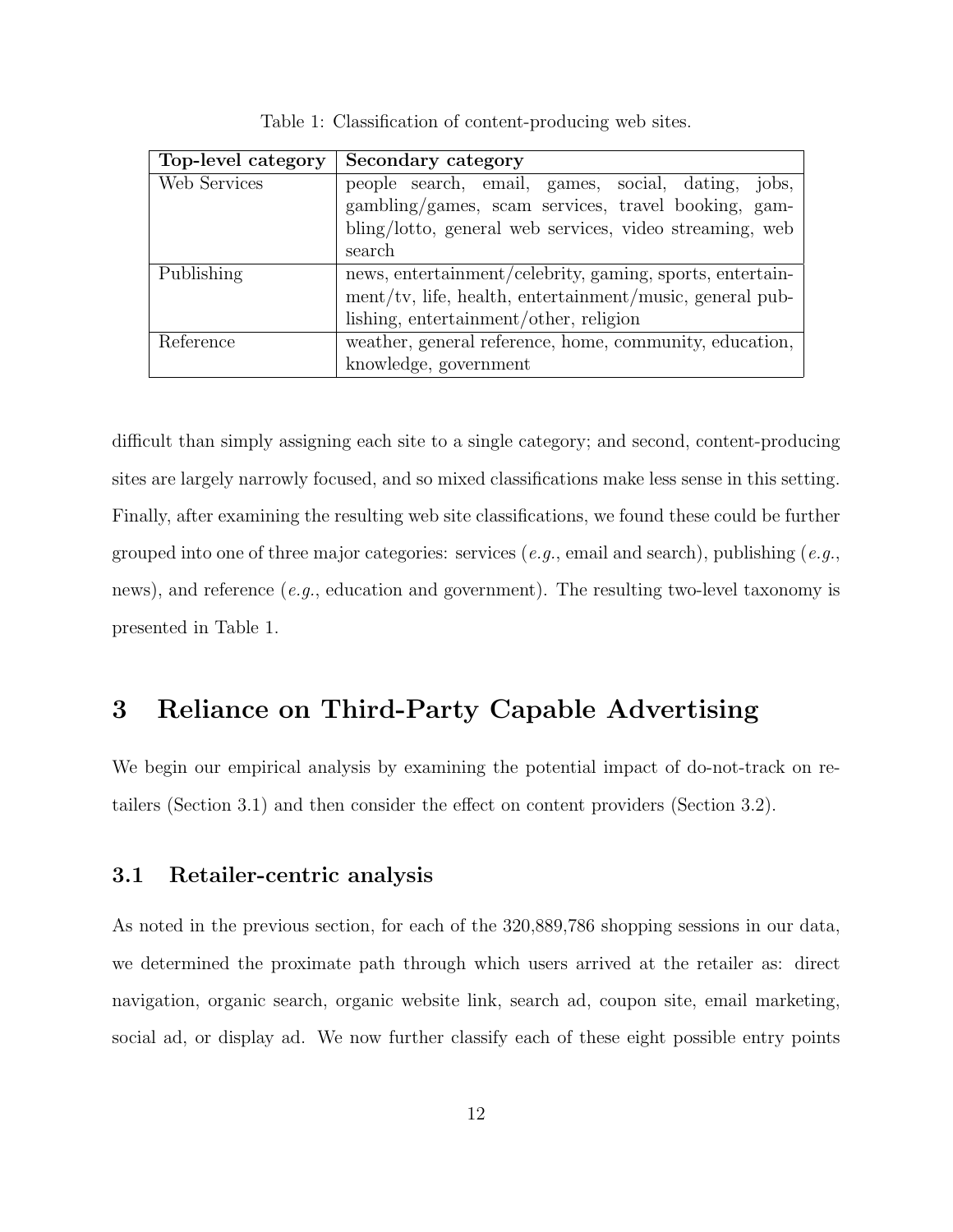according to the user data involved: "zero-party," "first-party," or "third-party." Zero-party encompasses instances in which data on a user's past actions are not directly involved in prompting the shopping session. Direct navigation falls into this category, as does clicking on an organic website link, or a link displayed on a coupon site. Moreover, since both organic search results and search ads are based primarily on the search query, we likewise classify these as zero-party information paths.<sup>9</sup> We label as first-party those instances in which users are targeted for advertising based only on their past interactions with the entity delivering the ad. In particular, social ads  $(e.g.,\)$  ads appearing in the Facebook newsfeed) are typically targeted based on actions that users take on the social network itself, such as joining a group or endorsing a product. Similarly, since U.S. law restricts unsolicited email, email marketing typically requires an existing relationship between the customer and retailer, and so is also primarily based on first-party information. Finally, as we have described above, third-party comprises cases where users are targeted based on information that they did not directly provide to the entity displaying the ad. Of the eight paths detailed above, only display ads, which are primarily served via real-time auctions, fall into this category. In fact, many such ads do not use third-party data, instead relying on contextual features of the webpage and the overall demographics of site visitors. However, to be conservative in our analysis, we classify all display ads as "third-party", which is shorthand for "third party capable," to reflect the fact that nearly all of these ads could reasonably use third party information.

Figure 1 shows the distribution of entry paths to retail sites, categorized by both the specific mechanism (e.g., direct navigation or email marketing), as well as the information type  $(i.e., zero., first-, or third-party).$  The majority of retail sessions are not initiated by advertising but rather by direct navigation (35%) and organic web search (29%), both of

<sup>&</sup>lt;sup>9</sup>Though search results are personalized to some extent, and hence draw on past user behavior, the overall effects of such personalization are relatively small (Hannak et al., 2013), and we thus elect to classify it as zero-party. While one could reasonable re-classify organic search as first-party, third-party information is certainly not involved, and so the bulk of our analysis and conclusions remain unchanged.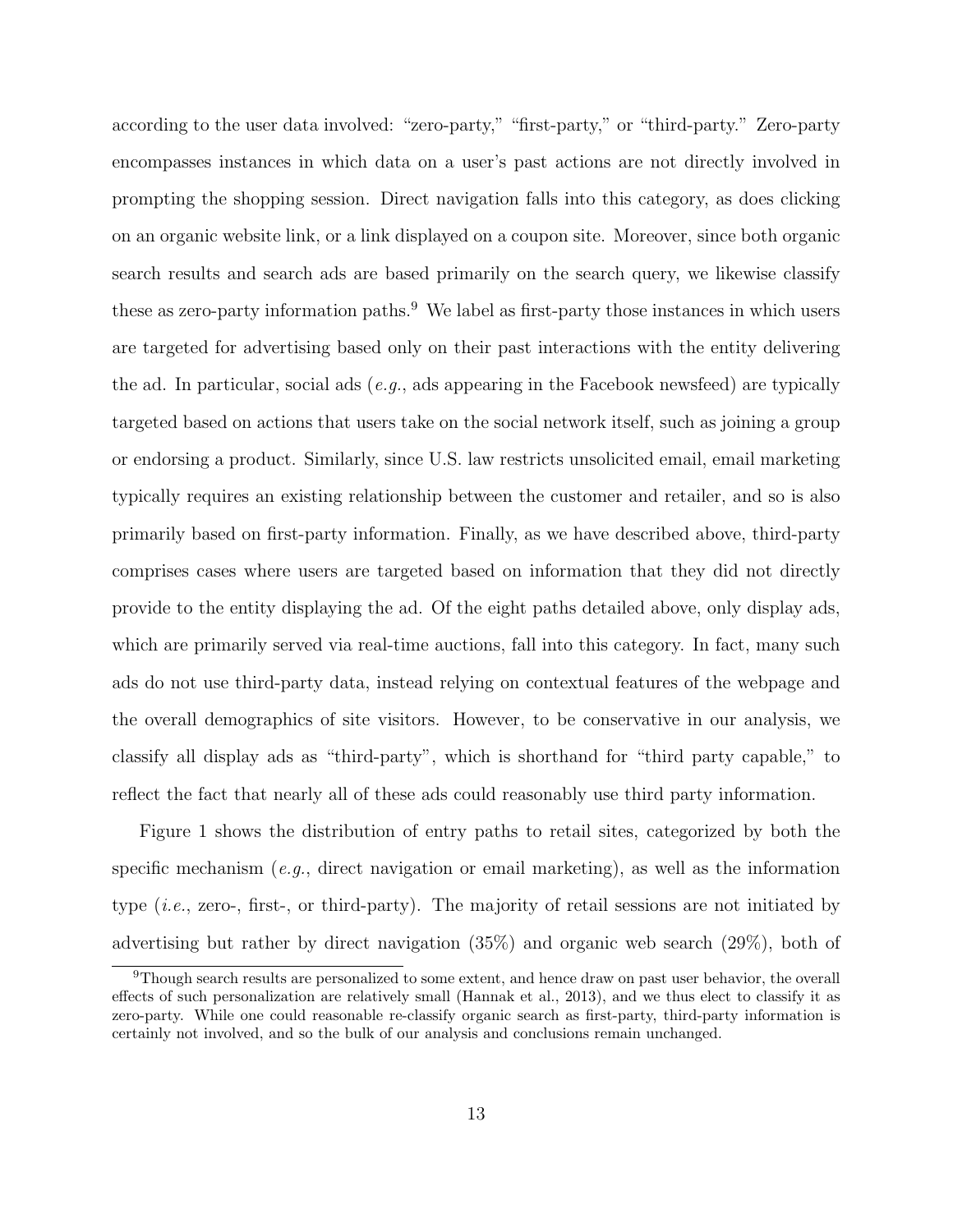

Figure 1: Starting points for shopping sessions by (a) traffic channel and (b) information type. The majority of traffic to retail sites is driven by direct navigation, organic and sponsored web search, organic web links, and email marketing, none of which use third-party tracking data. Remarkably, third-party advertising accounts for just 3% of shopping sessions.

which are initiated independently by the user. Among advertising channels, email marketing (7%) and sponsored search (8%) dominate, neither of which rely on third-party information. Display advertising initiates only 3% of retail sessions. As summarized in Fig 1(b), nearly all retail sessions are triggered not by third-party data, but by either zero-party (87%) or first-party (10%) information.

Why are only a small proportion of retail sessions initiated by third-party advertising? Though we can only speculate, a likely factor is that the dominate entry mechanisms direct navigation, organic search, and search advertising, which together trigger 72% of retail sessions—are the result of users actively seeking to visit a retailer. In contrast, display advertising is paired with content supporting other activities, such as reading the news, playing a game, or connecting with friends on social networking sites. As such, as is wellknown, display ads have extremely low response rates—on the order of 1 in 1,000. We note, however, that without detailed traffic data of the sort we analyze, it would have been difficult to estimate the overall proportion of retail sessions attributable to such ads.<sup>10</sup>

<sup>&</sup>lt;sup>10</sup>Given the sheer size of the e-commerce market, display advertising is still a multi-billion dollar industry even though it is a relatively small piece of the pie.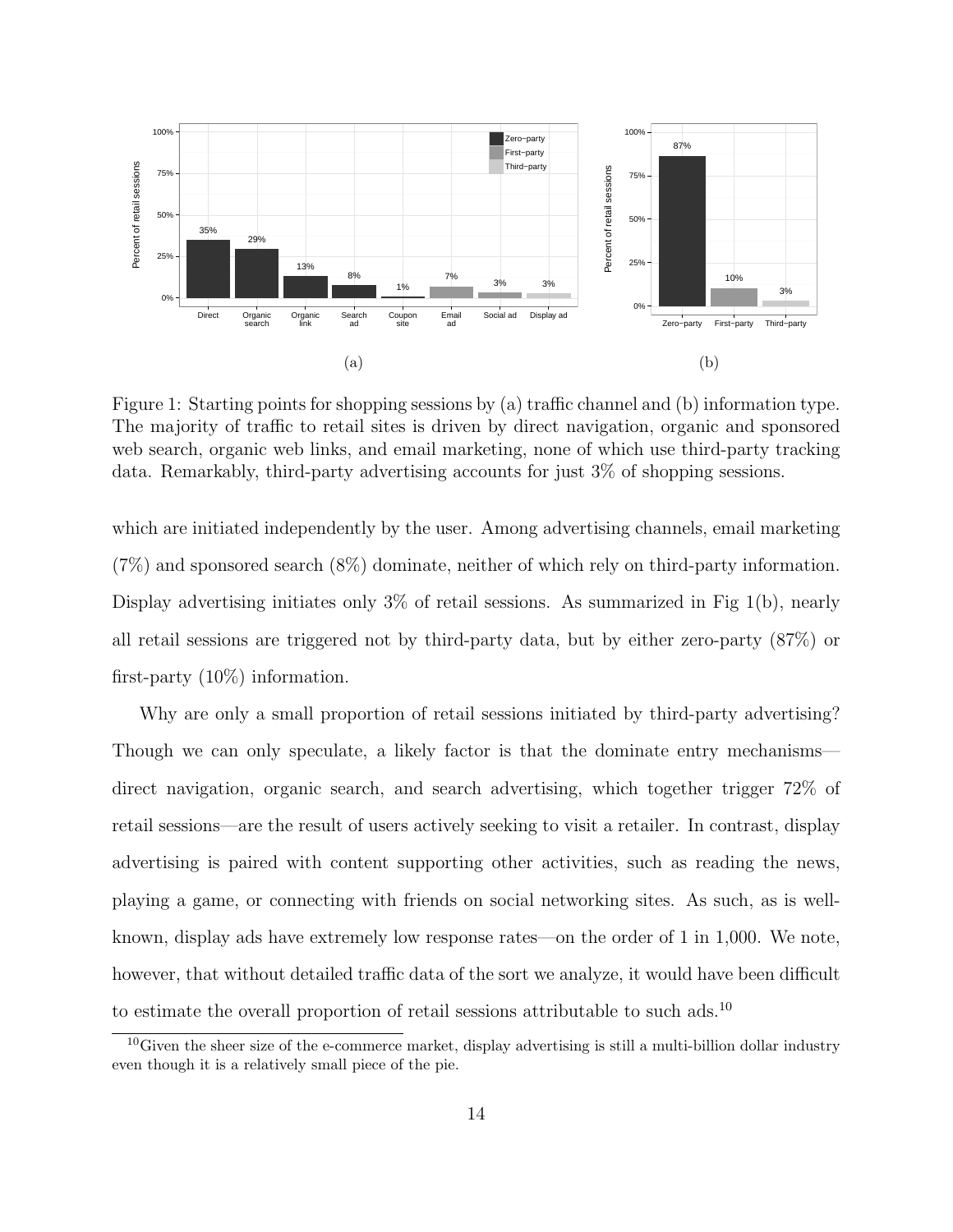

Figure 2: Panel (a) shows the distribution of reliance on third-party advertising among retailers. In particular, none of the top 100 retailers (dashed line) and only 7% of the top 10,000 retailers (solid line) have at least 10% of their shopping sessions coming from thirdparty advertising. After log binning retailers based on their popularity (i.e., number of shopping sessions), panel (b) shows the percent of shopping sessions driven by third party advertising, where points are sized proportional to the overall amount of traffic each bin of retailers receives, and the dotted line indicates the overall percentage of shopping sessions (3%) driven by third-party advertising.

While third-party capable advertising drives a relatively small overall fraction of retail sessions, it could still be the case that some firms are particularly dependent on third-party ads. A niche clothing store, for example, may not yet have the customer base to garner direct visits, and may also not be highly ranked by search engines; accordingly, they might primarily acquire traffic by identifying potential customers via purchased customer profiles and then targeting them with third-party advertising. For each retailer in our dataset we compute the percentage of shopping sessions triggered by third-party capable advertising. The distribution of third-party ad reliance across retailers is plotted in Figure 2(a), for both the top 100 (dashed line) and the top 10,000 firms (solid line). Very few retailers rely heavily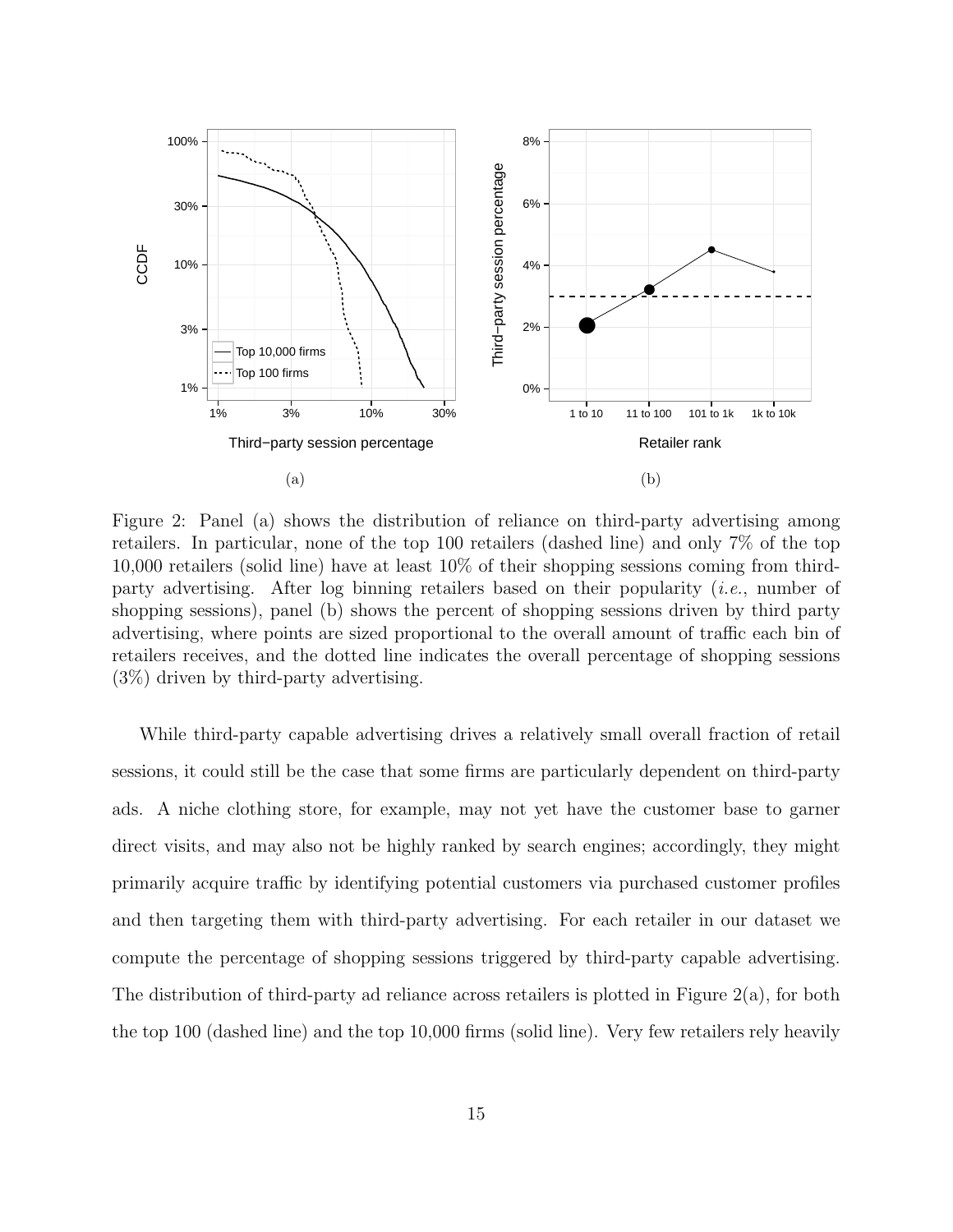on third-party advertising; in particular, none of the top 100 retailers, and only 7% of the top 10,000 retailers have at least 10% of their shopping sessions coming from third-party capable ads.

We next consider what types of firms are most reliant on third-party capable advertising, focusing first on popularity. One might suspect that smaller retailers benefit more from third-party information than larger firms because larger firms have more advanced internal tracking mechanisms and deeper customer databases. We rank and bin retailers by their number of shopping sessions and compute the fraction of sessions each set of retailers gets from third-party capable advertising. Figure 2(b) shows that smaller retailers do indeed rely on third-party capable advertising more than larger ones. Notably, however, even the least popular set of retailers receives less than 5% of their sessions from this channel.

Next, we consider the extent to which particular market segments benefit from thirdparty capable advertising. Namely, for each of the 54 retail markets, Figure 3 shows the fraction of sessions driven by third-party capable ads, where points are sized proportional to the size of the market. Though there is some variance across markets—and we again see that smaller markets rely more heavily on third-party advertising—no segment gets more than 6% of sessions from such ads.

To do so, we turn to Yelp, a crowd-sourced local business review site that includes entries for many, if not all, merchants with a physical store, and excludes most online-only businesses. We accordingly assume a retailer has a physical store if and only if it appears on Yelp, and in total 4,561 of the 10,000 retailers we consider meet this criterion.<sup>11</sup> We find that on average, retailers with physical stores receive 3.9% of their shopping sessions from third-party capable ads, whereas the number is 2.3% for online-only retailers. The difference is most pronounced

 $11$ This classification heuristic is not perfect. In particular, a small number of local businesses list amazon.com, or ebay.com as their homepages on Yelp because they conduct online sales though these channels instead of a privately owned website. To mitigate the impact of such misclassification, we manually classified the top 100 most popular domains that are listed on Yelp.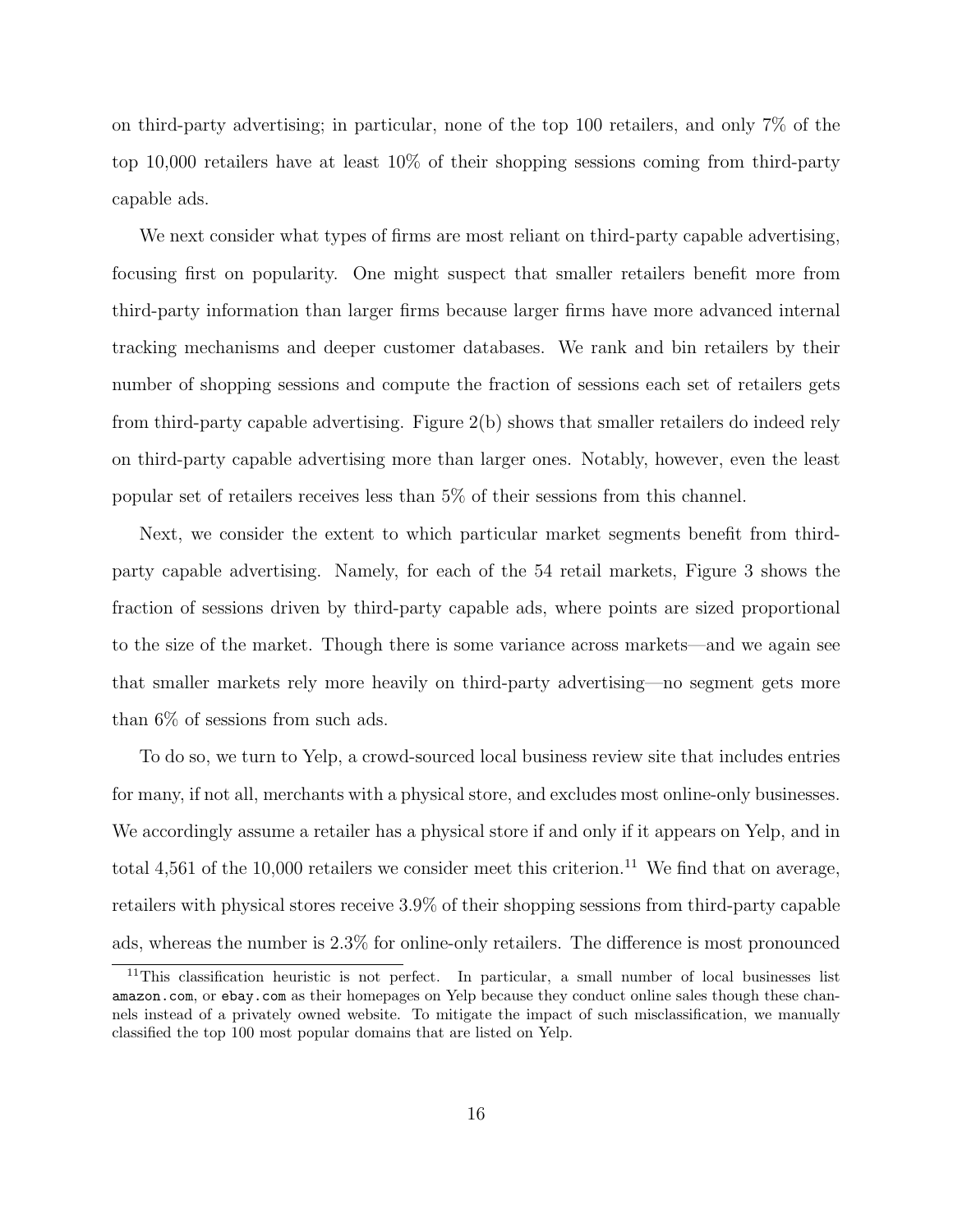

Third−party session percentage

Figure 3: For each of the 54 algorithmically generated categories of retailers, the fraction of shopping sessions driven by third-party advertising, where points are sized proportional the amount of traffic each category receives, and the dashed line indicates the overall average  $(2.8\%).$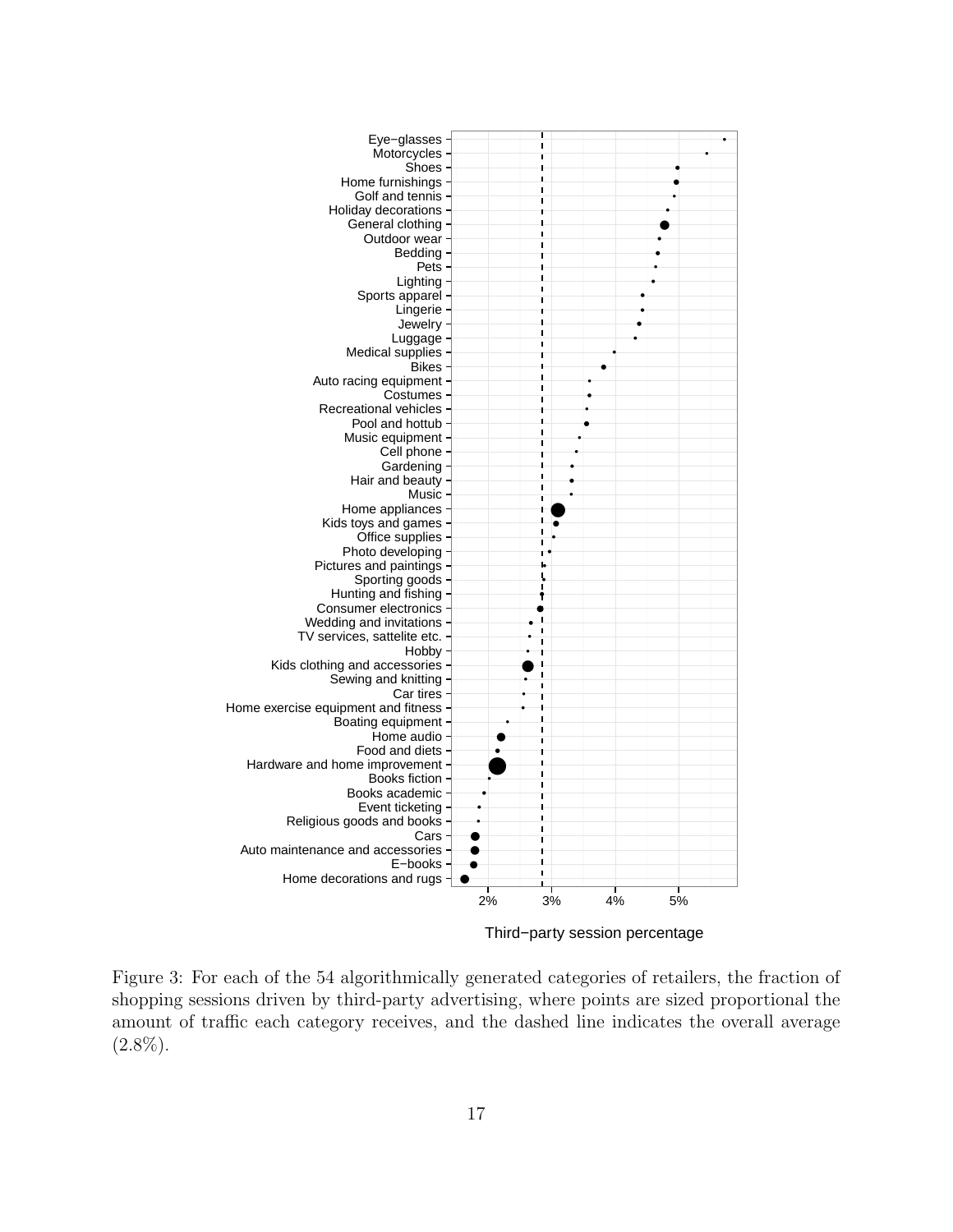among the ten most popular retailers in our data. While online-only firms like Amazon and eBay receive a small proportion of their overall traffic from third-party capable ads (1.6%), firms with physical stores like Walmart and Target rely more heavily on third-party capable ads (3.6%). Though this is certainly an important difference from a marketing perspective, in absolute terms the fraction of sessions driven by third-party capable ads is similar small for these two categories of merchants.

Our analysis thus far attributes each shopping session to its proximate entry channel, following a so-called last-click model. While this modeling choice is common in the literature, one might worry that seemingly direct navigation may have in fact resulted from ads a user previously saw. For example, if a user clicks on an ad, but then repeatedly returns to the retailer because of that initial experience, we would misattribute the root cause of those subsequent visits. In this manner we could, at least in theory, underestimate a retailer's reliance on third-party advertising (Lewis et al., 2014). To address this concern, we replace the last-click attribution model with one that takes into consideration the potentially increased consumer awareness, and subsequent visitation, that third-party capable ads can generate. Specifically, for each retail session that we currently classify as direct navigation, we check whether the user visited the retailer via a third-party capable ad within the previous 28 days; if so, we attribute the session to the ad. We find that under this attribution scheme, third-party capable ads account for 3.4% of retail sessions, up from 3.0% using last-click attribution. Thus, while we do see an increase—one that is surely important in the measurement of advertising effectiveness—even this permissive attribution rule suggests that third-party advertising is not a major driver of retail traffic.<sup>12</sup>

A related concern is that conversion rates from clicks on display ads could be higher than that from clicks on other forms of advertising, in which case our analysis would understate

<sup>12</sup>Most ad exchanges that sell ads via "pay-per-conversion" pricing use last-click attribution over a shorter time horizon than a month.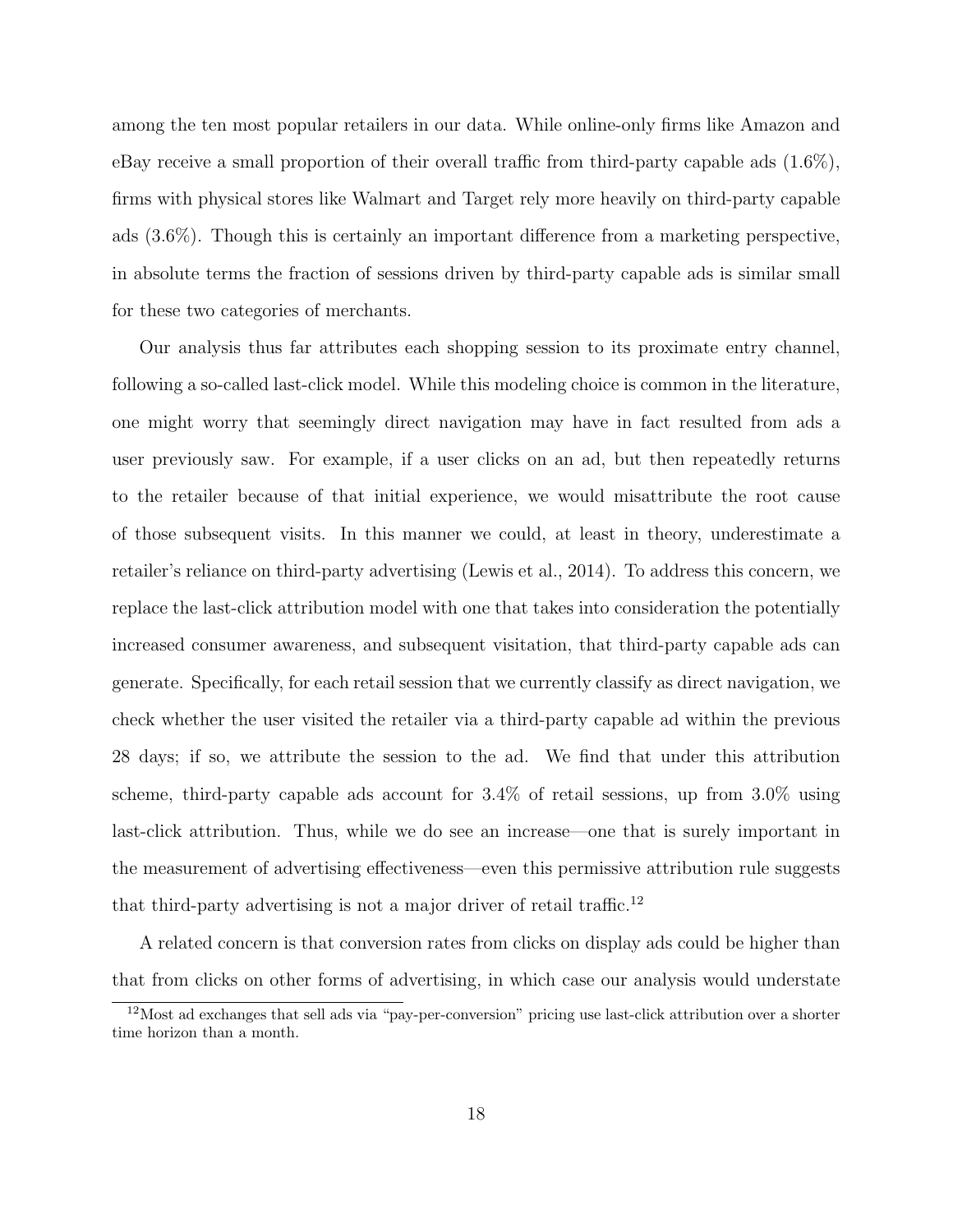the benefit of display advertising to retailers. Though this is in principle possible, we find that sessions initiated by zero-party channels have, on average, more page views than those from third-party ads, suggesting that display ads do not in fact have higher conversion rates.

#### 3.2 Provider-centric analysis

While we have thus far considered the potential impact of do-not-track on retailers, the perhaps most oft-cited reason against such privacy legislation comes from content providers. Namely, they argue that if web sites could not show highly targeted ads, consumers would have to support web content and services through other, less desirable means, such as micropayments or subscriptions. Indeed, some of the most visited websites, including Google, YouTube, Facebook and Yahoo, are almost entirely supported through advertising. Their reliance, however, is subject to two caveats. First, as noted above, much online advertising, such as search and social, is not based on third-party data, and would be largely unaffected by do-not-track. Second, there are a number of popular websites—such as Wikipedia and Craigslist—as well as websites for government services, blogs, and personal home pages, that survive, and even thrive, without showing any form of advertising. Thus, the degree to which content providers are truly supported by third-party ads is a subtle empirical question.

Estimating a website's reliance on third-party advertising is difficult since precise revenue breakdowns from advertising and other sources are generally not publicly available. We consequently focus here on simply whether or not a website shows display advertising regardless of how much revenue it earns from those ads. Moreover, though not all display advertising is based on third-party data, we again take the conservative approach and, with two exceptions, call any site that shows display advertising "third-party ad-supported," since the vast majority of display advertising is capable of incorporating third party information through real-time auctions for ad slots.<sup>13</sup> Specifically, we do not categorize display ads on Google

<sup>13</sup>Websites typically show advertising on either over 90% of their pages or on less than 10% of them, and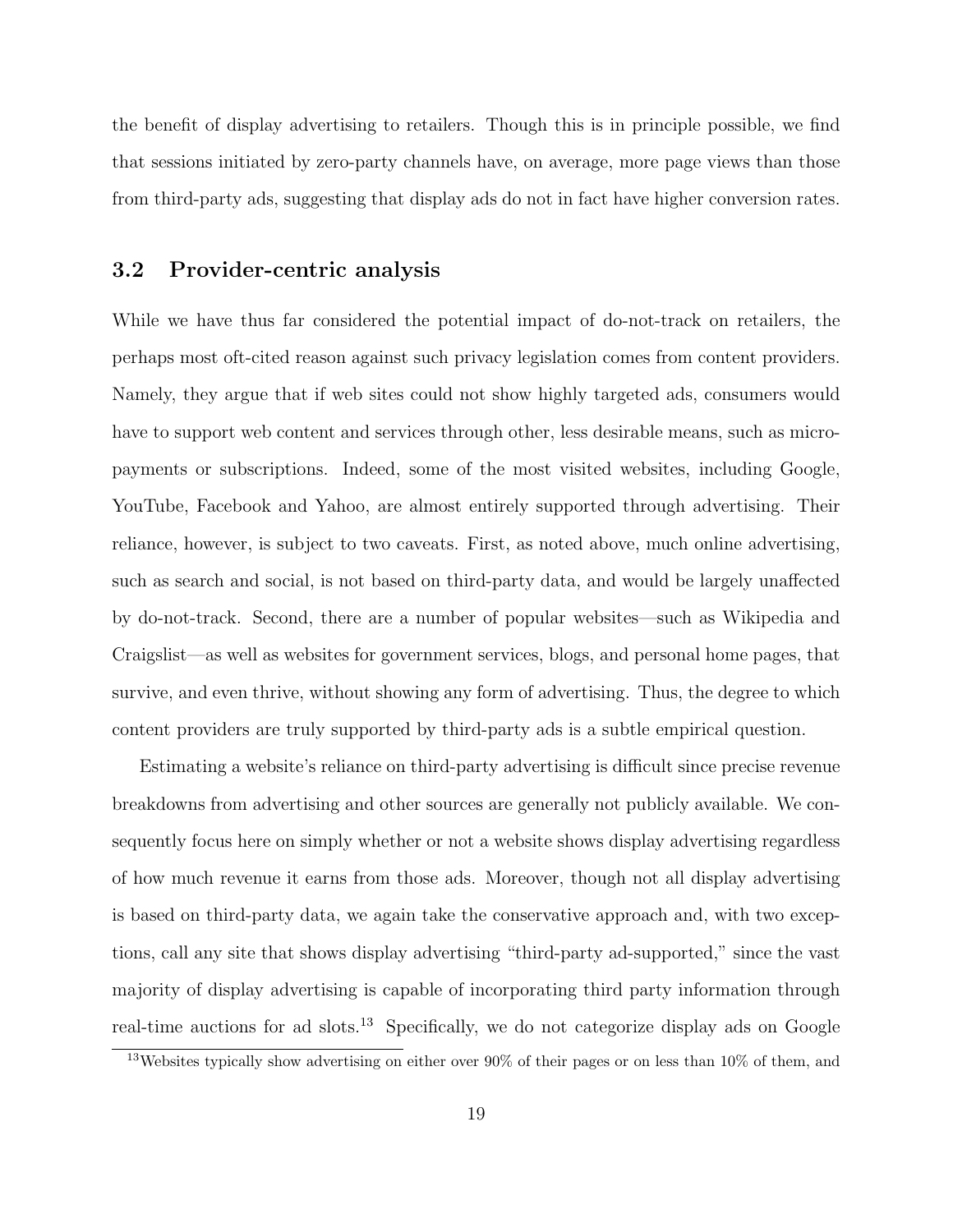

Figure 4: For each set of content providers, log binned by their popularity rank, the percent of traffic from sites that show third-party ads.

or YouTube as third-party since it is known that these ads are targeted based primarily on first-party information, and, given the popularity of these sites, mislabeling them would qualitatively alter some of our results. Overall, our approach is thus a worst-case analysis that effectively upper bounds content providers' reliance on third-party capable advertising.

We find that sites that show third-party capable ads account for 32% of content provider traffic (note that retailers are not included in this or any of the following calculations). While this is certainly not a small fraction, it does indicate, perhaps surprisingly, that web content is not on the whole primarily supported by third-party capable advertising. To investigate further, we show in Figure 4 how ad support varies with site popularity, where sites are log-binned by their traffic rank. Notably, while use of third-party capable advertising is moderate (23%) among the ten most popular content providers, it is quite a bit larger (58%) for those ranked 11–100, and then falls off for lower ranked sites, with only 12% of traffic to content providers outside the top million using display advertising.

To help explain these empirical results, we note that among the top ten content providers,

so we take a conservative stance and call it third-party ad-supported if at least 10% of its page views have display advertising. Recall that in our taxonomy "social ads" are not counted as "display ads", as they are primarily targeted via first-party data.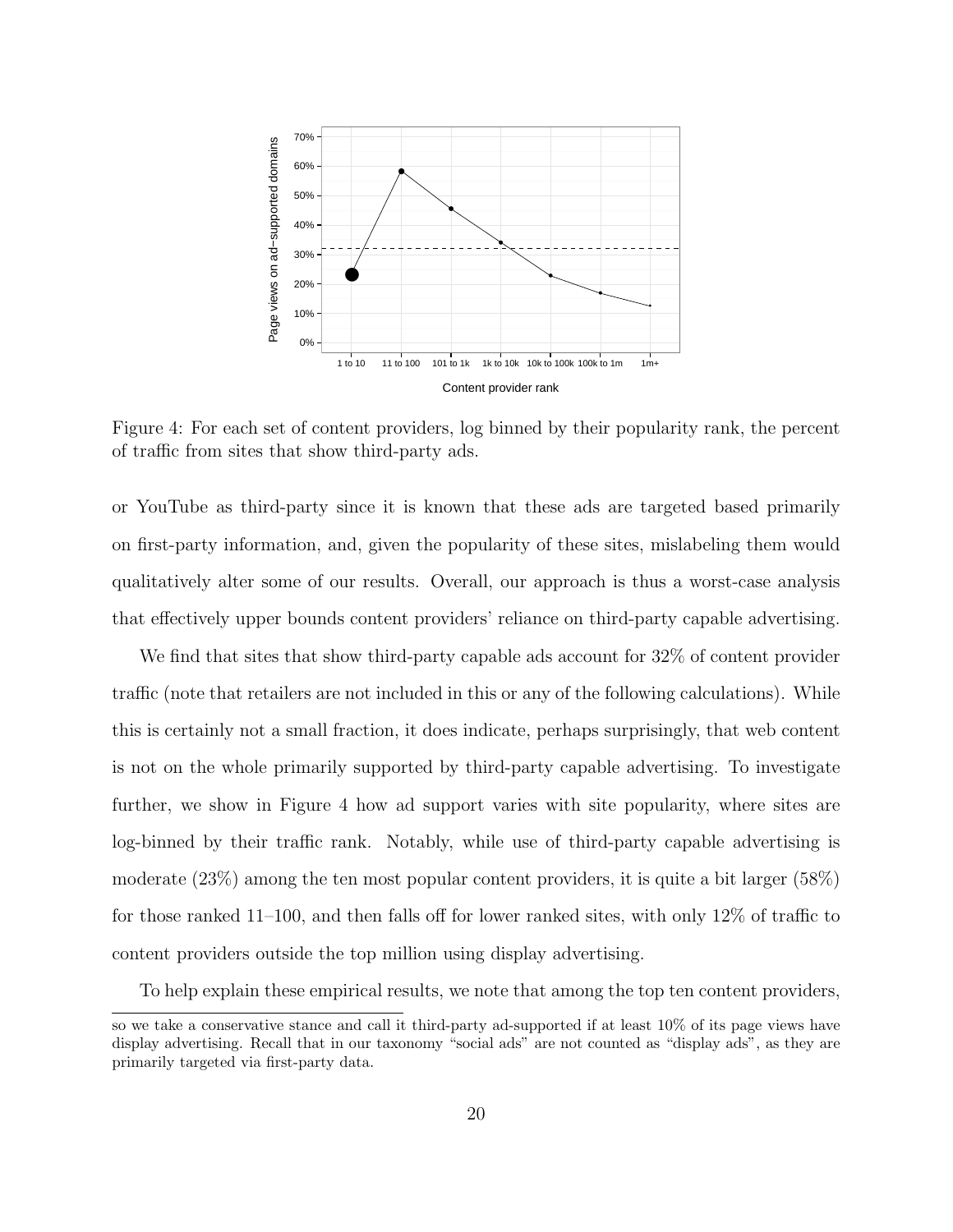only two, Yahoo and Microsoft, display third-party advertising. While it should thus be no surprise that the head of the distribution is not primarily supported by third-party advertising, that observation is rarely made in policy discussions. In the tail of the distribution, meanwhile, content providers get too little traffic to make substantial revenue from advertising. For example, even a site that gets 100,000 page views a month—which would make it moderately successful, ranked in the top 20,000 or so—could expect to earn only a few thousand dollars a year. It consequently makes sense that such moderate benefits are outweighed by the implicit costs of showing ads (e.g., on site design and branding). Finally, in the torso of the distribution (ranks 11–10,000), sites both get enough traffic to make substantial revenue from advertising, but do not have as many monetization options as the largest sites, such as the use of first-party data. We note, however, that while such torso sites do display ads at much higher rates than seen in either the head or tail of the distribution, the majority do not show ads.

As with our analysis of advertisers, we look at how use of third-party capable advertising among content providers varies by market segment. For each of the 31 algorithmically generated market segments, Figure 5 shows the fraction of traffic that is supported by third-party capable ads, where points are sized in proportion to the traffic received by the corresponding market segment. The plot illustrates several striking facts. First, web services—such as search and social networking—which account for 54% of non-commerce page views are by and large not supported by third-party ads, with only 20% of their page views being on thirdparty ad-supported domains. Web search, for example, is supported by zero-party ads; and the largest social networking site, Facebook, relies on first-party ads. However, email and games—also in the services category—do appear to be generally supported by third-party capable advertising, with about 60% of page views in those two categories being on thirdparty ad-supported domains. Interestingly, the subcategory of services that most often shows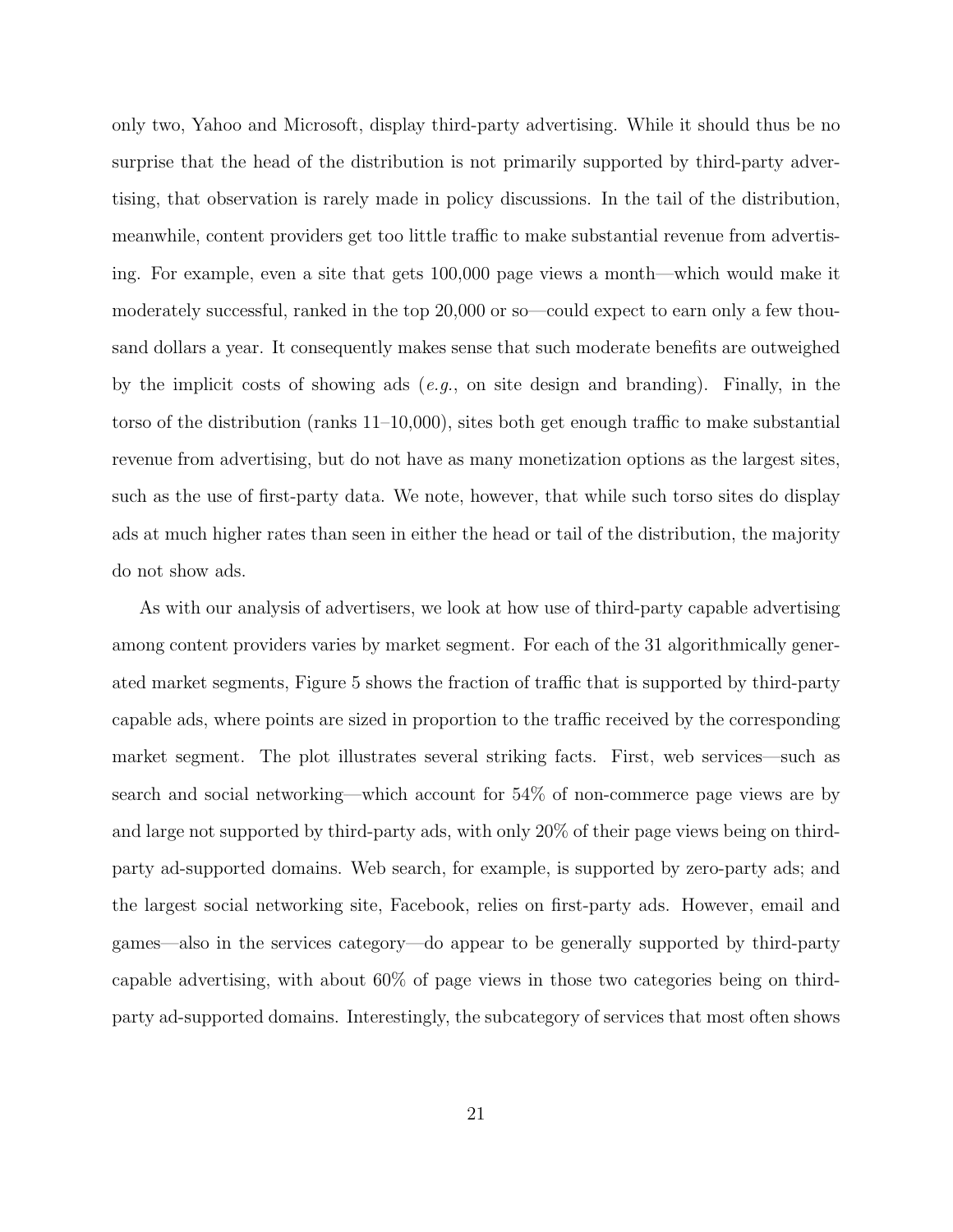

Figure 5: For each algorithmically generated category of content providers, we plot the fraction of page views on domains that show third-party advertising. Points are sized proportional to the amount of traffic each category receives, the solid line indicates the overall average (32%), and the dashed lines indicate the within-group averages.

third-party capable ads  $(86\%)$  consists of fraudulent sites, such as mywebsearch.com.<sup>14</sup> Second, the reference category likewise exhibits only moderate (24%) overall use of third-party capable ads, as many of these sites are not-for-profit, including Wikipedia (in the education category), and various government sites. Among reference sites, weather and general

<sup>14</sup>MyWebSearch is a malicious browser toolbar that users can unwittingly install on their computers if they visit malware-infested websites. Malicious programs like MyWebSearch take control of computers they are installed on, commonly setting themselves as the default search engine and the default homepage on victims' computers, and generate revenue by displaying ads at every opportunity.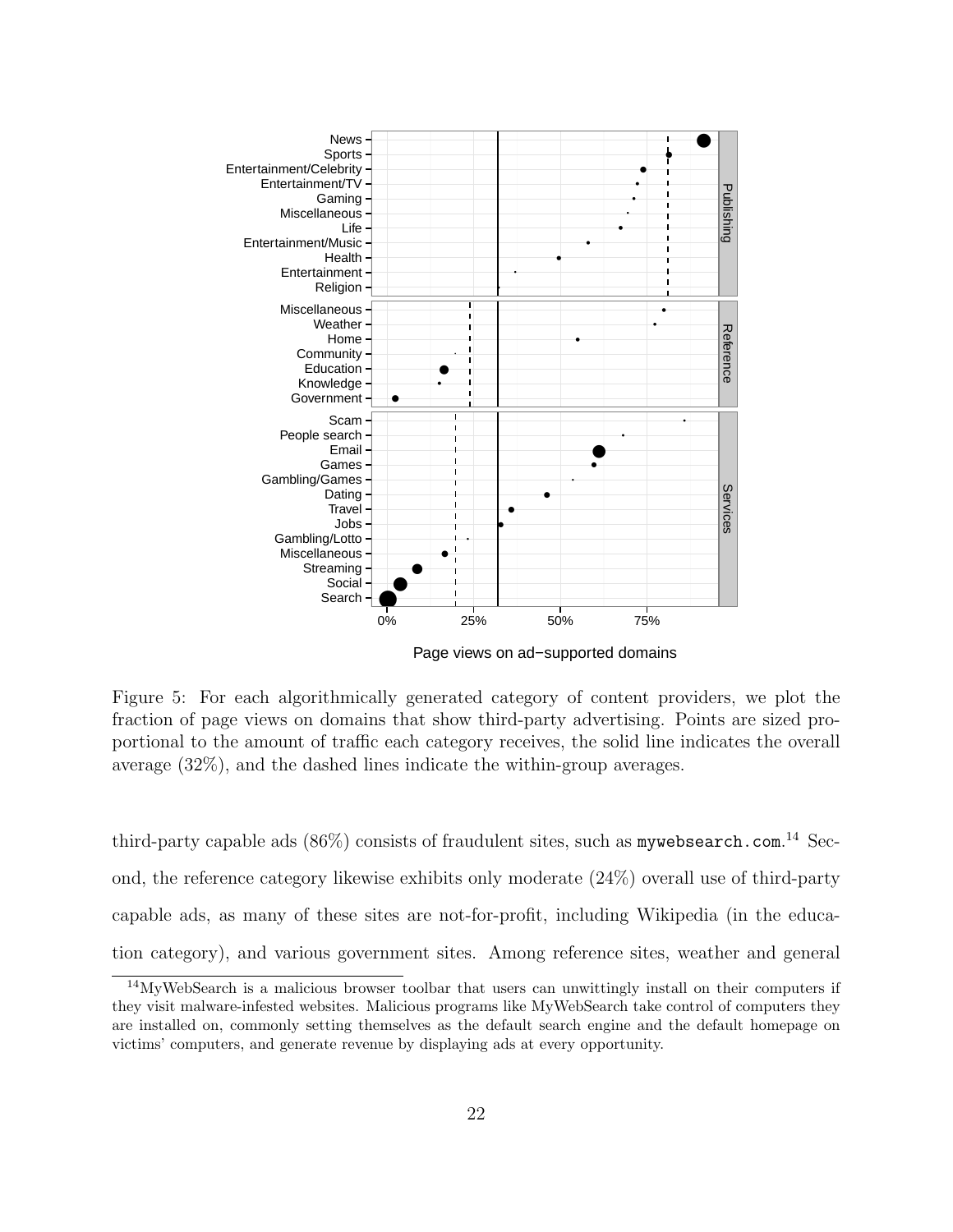reference (e.g., ehow.com and dictionary.com), most often show third-party capable ads, with about 75% of traffic in both subcategories accounted for by third-party ad-supported sites. Finally, and most alarmingly, traditional web publishing  $(e.g.,\)$  news, sports, and entertainment) is almost entirely display ad-supported (81%). In particular, within the news subcategory—which includes major websites such as Yahoo and MSN—91% of traffic is supported through this channel. Thus, while the majority (68%) of web traffic is not supported by third-party capable ads, certain categories of sites, especially news sites, nearly always is, and could accordingly be substantially impacted by do-not-track legislation.

# 4 User Browsing Patterns and Paywalls

In contrast to retailers, a substantial fraction of content providers do appear to be at least partially supported by third-party capable advertising. Such advertising, however, is not the only means for generating revenue. For example, as noted above, demographic and contextual advertising does not require third-party information, though such options would likely result in some loss of advertising effectiveness, and thus revenue. Consequently, here we consider the feasibility of one particularly popular alternative to advertising: metered paywalls, or the "freemium" model, in which a site offers its content for free to users who only intermittently visit, but charge a subscription fee to its most loyal consumers, who ostensibly place a relatively high value on its content. Such a payment scheme has in fact already been employed by many major newspapers in the U.S., including the New York Times and the Wall Street Journal.<sup>15</sup> A related approach is to offer exclusive content for subscribers, which is employed by ESPN and many daily newspaper published by the Hearst Corporation.

We begin by estimating the fraction of each ad-supported site's audience that is "loyal,"

<sup>&</sup>lt;sup>15</sup>Subscriptions account for the majority of revenue of these two newspapers.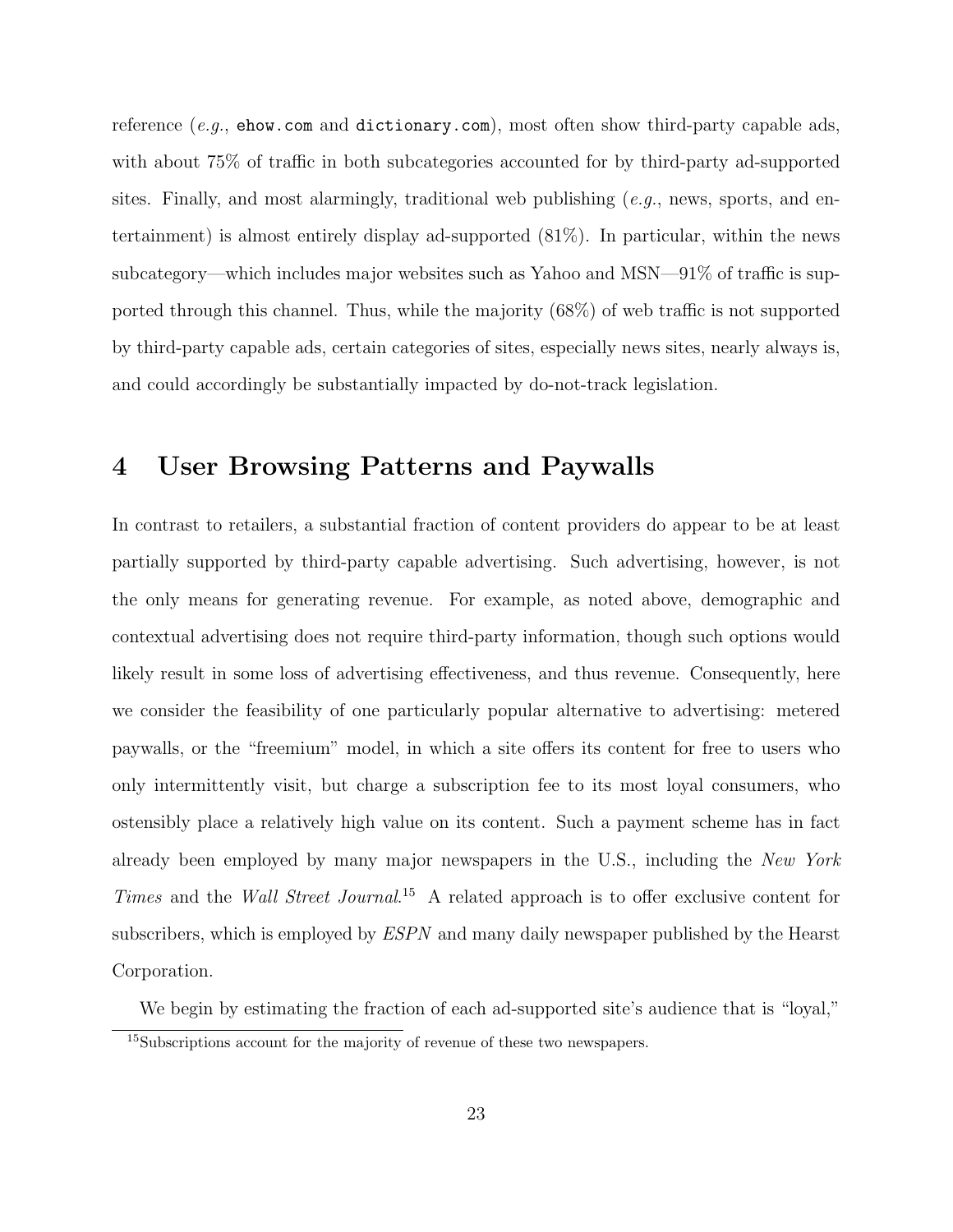

Figure 6: For content providers, log binned by their popularity rank based on the number of page views they receive, Panel (a) shows the fraction of monthly users that are frequent visitors (i.e., visit a site at least 10 times per month on average). All but the lowest ranked sites have a non-negligible fraction of loyal users. Panel (b) shows the estimated amount that subscribers would have to pay in monthly fees to generate revenue equal to that from thirdparty capable advertising, where we assume 25% of loyal users subscribe to the site. Note that for bins 10K–100K and 100K–1M, we can only compute these numbers for the small percentage of sites that have non-zero loyal visitation, and so do not show these estimates.

where we define a user as loyal if he or she visits the site at least 10 times per month on average during our 12-month observation period.<sup>16</sup> In Figure  $6(a)$ , we bin third-party ad-supported websites by their popularity, and then plot the relationship between a site's popularity and its fraction of users that are loyal. Among the top ten third-party ad-supported websites, a relatively large proportion of users are loyal, 55% on average across the ten sites. This fraction, however, falls off quickly with popularity. For example, for sites ranked 1,000 to 10,000, the median percentage of loyal users is 15%, and sites outside of the top 10,000 almost no measurable loyal visitation. Thus all reasonably popular sites, which are precisely

 $16\text{We restrict our analysis to active users, those who visit at least one web page—on any domain—each$ month.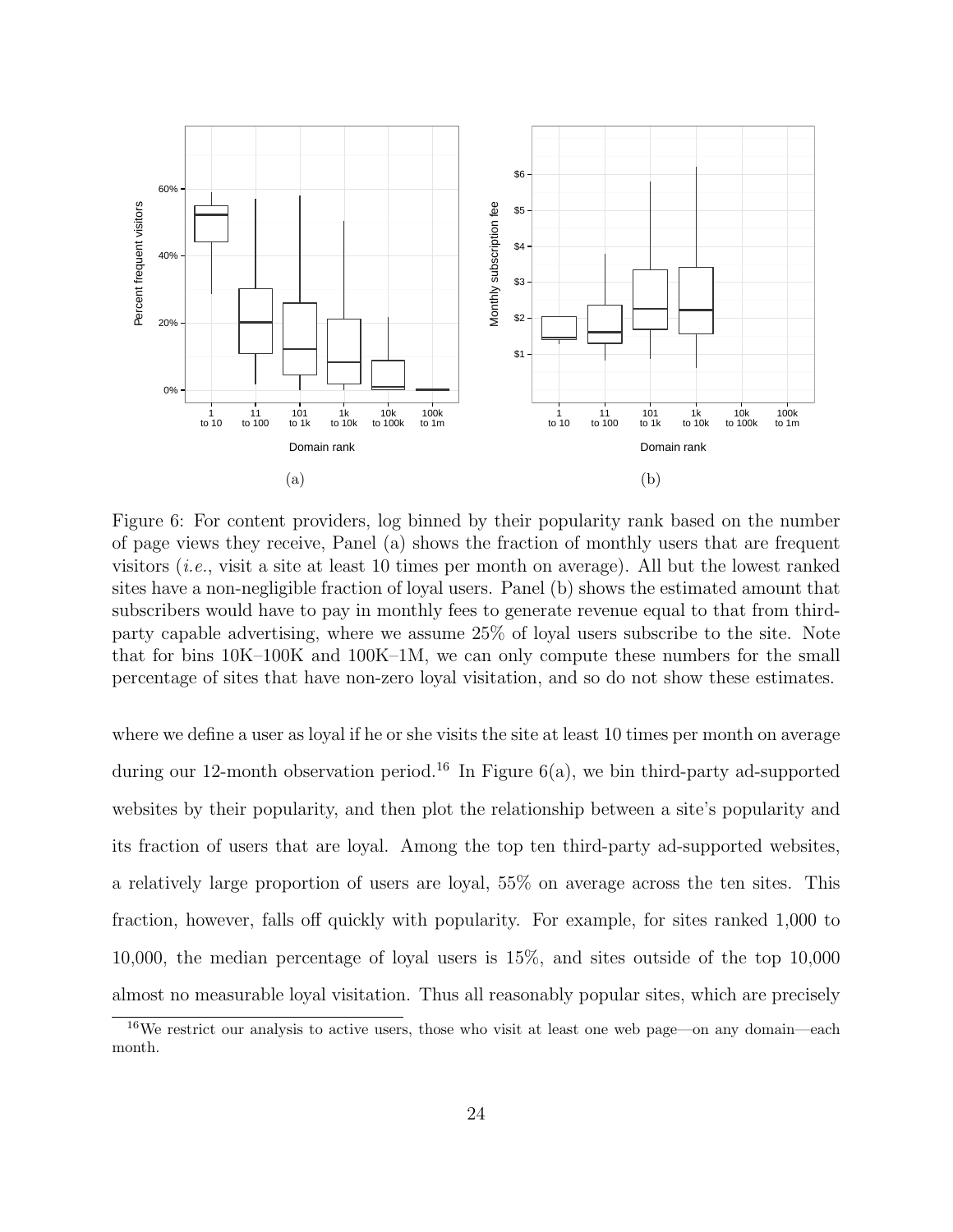the sites that rely on advertising the most, indeed have a non-negligible base of loyal users who could potentially subsidize the site.

While having a base of loyal users is necessary for a freemium monetization model, the key question for assessing feasibility is how much such loyal users would need to pay. This is an admittedly difficult question that depends on a variety of factors, including price elasticity of demand and substitutability for alternative content. Nevertheless, we derive an approximate estimate as follows. First, we assume that each page view generates \$0.005 in ad revenue, a bit higher but generally in line with reported estimates (Johnson, 2013). We further assume that 25% of loyal users would be willing to pay a fixed monthly subscription fee, with the remaining loyal users paying nothing, either by limiting their consumption to freely available content or illicitly sharing membership accounts with paying users. While this proportion certainly depends on several important considerations, such as the quality of the content and the subscription fee, an analysis of the New York Times paywall suggests this is a reasonable baseline payment rate (Cook and Attari, 2012). Finally, we compute the monthly subscription fee necessary to offset a site's estimated ad revenue.

Figure 6(b) shows the result of this exercise, plotting estimated subscription fees for sites binned by popularity.<sup>17</sup> For nearly all third-party ad-supported sites ranked in the top 10,000, two dollars a month charged to one-quarter of loyal users is sufficient to offset all ad revenue, largely irrespective of a site's popularity. Sites outside the top 10,000, however, typically do not have enough loyal users to effectively implement a freemium model. Thus though it is hard to definitively assess the feasibility of a freemium monetization strategy, our estimates suggest that for many of the more popular sites, it is an economically reasonable alternative to displaying third-party advertising.

While the subscription fees necessary to offset ad revenue quite can be low, there is still added overhead for registering and paying for sites. Figure 6(a), however, shows that for

<sup>&</sup>lt;sup>17</sup>We restrict the analysis to sites that have at least one loyal viewer in our dataset.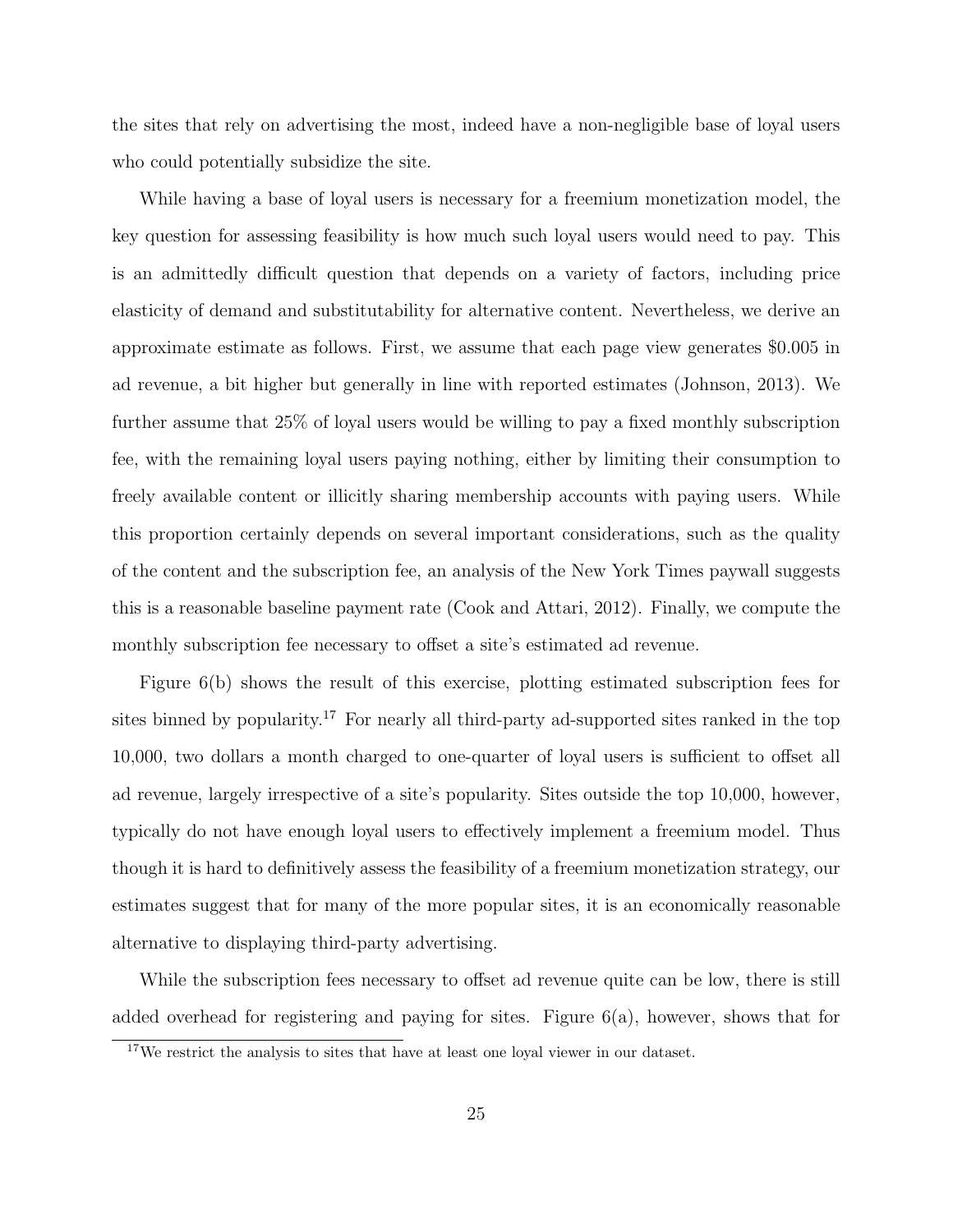

Figure 7: Distribution of the number of domains visited by users, broken down by whether the domain is "susceptible" (*i.e.*, displays third-party capable advertising), and whether the user visited the domain frequently (i.e., at least 10 times per month on average) or simply visited the domain at least once in our six-month observation period. Though most users visited more than 100 domains, they typically only frequently visited 2–3 susceptible domains.

most sites, loyal users comprise just a small fraction of the user base, and thus most visitors would not notice a difference as they would not exceed the free access limits. Still, it could be the case that a non-negligible fraction of individuals regularly visit dozens of third-party ad-supported sites, and so a freemium model could put a heavy burden on these active users. To address this concern, for each user in our sample we computed the number of third-party ad-supported sites they regularly visit (i.e., those they visit at least ten times on average per month). For comparison, we also computed three other statistics for each user: the number of distinct sites they ever visited (regardless of whether the site is supported by third-party capable ads, or whether they visited it regularly); the number of sites they visited regularly (regardless of whether they are third-party ad-supported); and the number of third-party ad-supported sites they ever visited (regardless of whether they visited it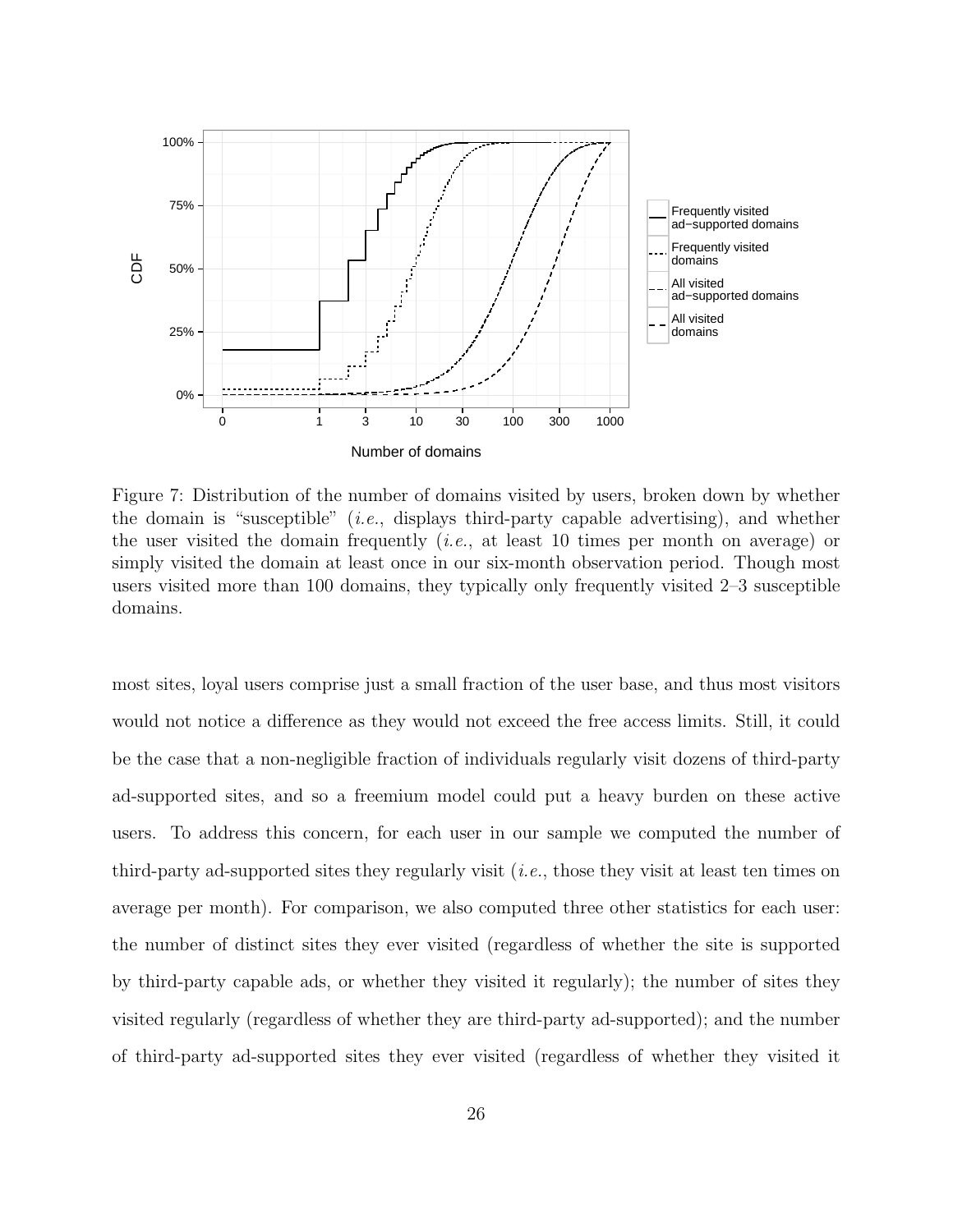regularly). Figure 7 plots the distribution of all four statistics over users. The figure shows that users do visit quite a few sites at least once within the span of a year, approximately 270 on average. Although a handful of major sites tend to dominate overall consumption, people exhibit diverse interests, at least occasionally visiting a number of tail sites, consistent with past work (Goel et al., 2010). If we restrict our attention to third-party ad-supported sites, however, the number falls to about 90. The number of sites users frequently visit is smaller still, 9 on average. Finally, the average number of third-party ad-supported sites users frequently visit is even smaller, just 2; moreover, 95% of users regularly visit no more than 12 such sites. As a result, we expect that under a freemium model users would typically not need to pay for very many sites, limiting the burden such a shift in monetization strategy would place on consumers.

# 5 Discussion and Conclusion

By analyzing the browsing activity of a large sample of Internet users, we estimated the value of third-party capable advertising for both retailers and content providers. We found that retailers attract only a small percentage (3%) of their customers through third-party capable ads, a result that largely holds across market segments and for firms of vastly different sizes. Looking at content providers, we saw that about one-third of traffic comes from domains that show third-party capable ads, a considerable amount but perhaps smaller than prevailing conventional wisdom. We also found, though, that certain market segments, including news outlets, almost always generate at least some revenue from such ads, making them especially susceptible to privacy policies that limit the use of third-party data for advertising. However, despite the fact that many content providers display third-party capable ads, we showed that the amount they earn from such ads is typically quite modest. In particular, we estimated that small payments by a site's loyal users—conservatively estimated to be on the order of \$2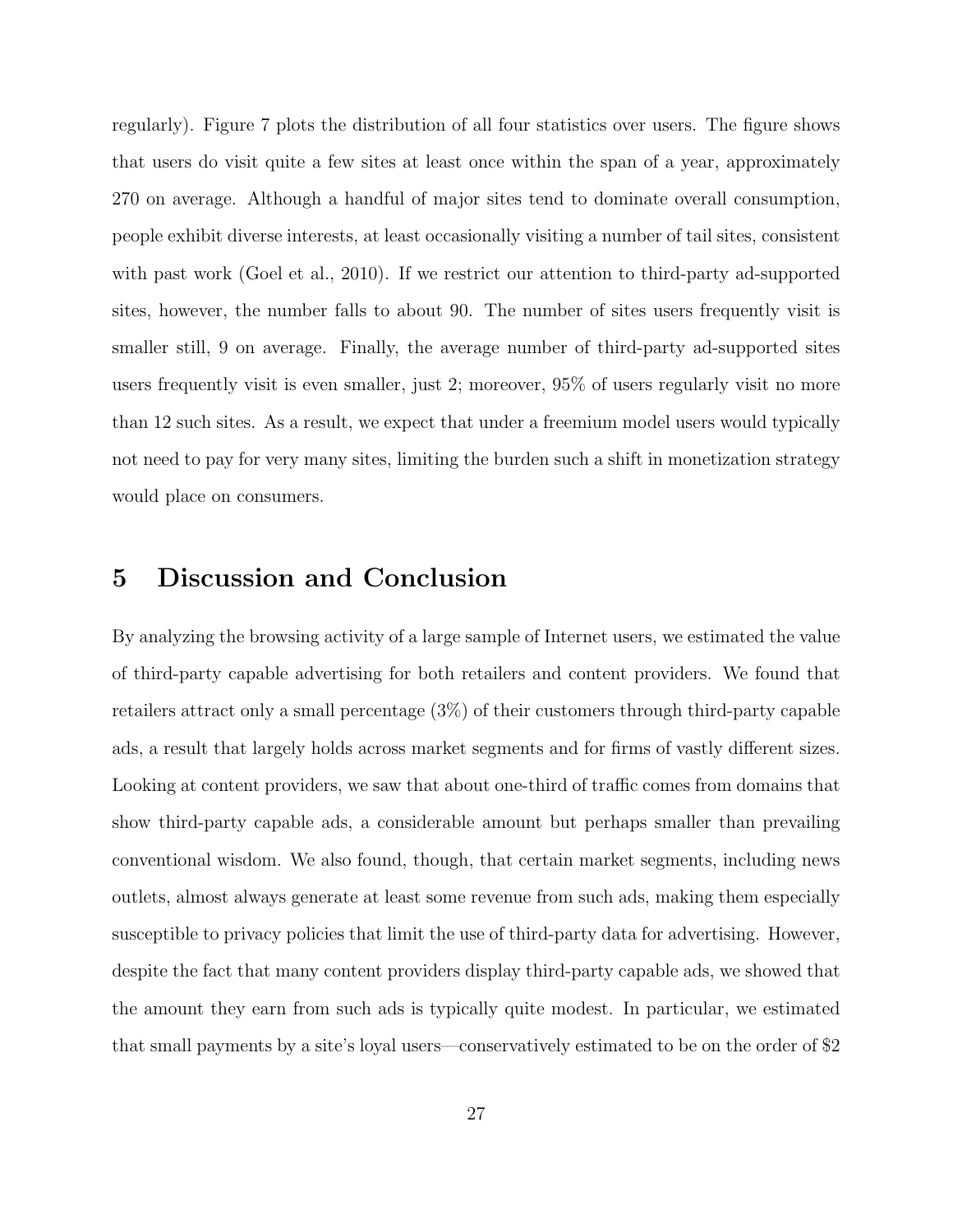per month—would generate revenue on par with earnings from advertising. Our results thus suggest that privacy legislation like do-not-track would not substantially hamper retailers from attracting customers nor fundamentally reduce the availability of web content and services.

Why is third-party capable advertising not more central to the Internet economy? Though there are a variety of complex dynamics at play, we offer some simple observations. Display advertising by construction is shown out of context—an insurance ad, for example, is shown while reading the news, a banking ad is shown while checking the weather—which explains the extremely low click-through rates of such ads, on the order of 1 in a 1,000. Conversely, when users are interested in shopping, they can directly visit a retailer or search the web, relying on either algorithmic search results or search advertising to guide them. In short, display advertising is unlikely to capture users in the moment at which they are ready to shop and thus even if highly targeted, is not nearly as effective as search advertising.

Further, low click-through-rates for display ads translate to low per page view revenue for content providers. In particular, even moderately successful sites, which might garner 100,000 monthly page views, can expect to earn only a few thousand dollars a year from thirdparty capable advertising. The vast majority of sites are simply too small for advertising revenue to compete with other motivations for running the site, and we accordingly see limited advertising in the tail. At the other extreme, the largest sites, which could plausibly make considerable revenue from third-party capable advertising, have many more options to monetize their traffic. Google, for example, relies heavily on search advertising, which both yields substantially higher revenue per page than third-party advertising, and does not require any third-party data; Facebook has long avoided paying for third-party data by using its own considerable cache of information on users; the non-profit Wikipedia is so large that it covers its costs by user donations;<sup>18</sup> and Amazon and Ebay sell and facilitate product

<sup>&</sup>lt;sup>18</sup>Wikipedia's IRS 990 form reveals that the 6th most popular site in the world can be operated for only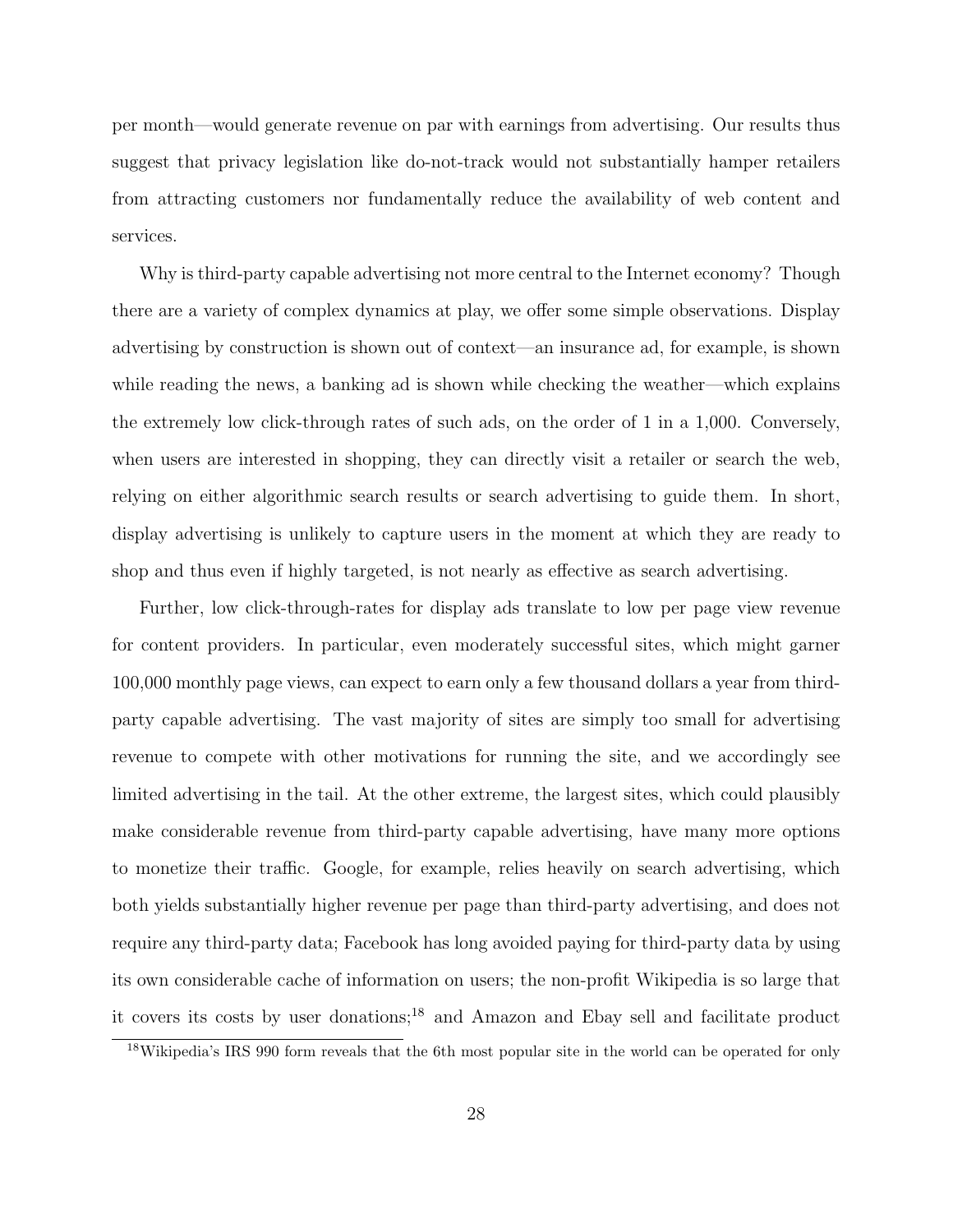purchases. In fact, only two of the top ten sites, Yahoo and Microsoft, earn significant revenue from third-party capable advertising.

What remains is moderately sized websites, which are big enough to earn substantial revenue from third-party capable advertising, but are not big enough to benefit from alternative monetization models or to target users based on first-party information. Of these, high-overhead sites (e.g., news outlets that produce original content), though they often show third-party capable ads, are unlikely to cover much of their costs through such ads. For example, the *New York Times* earns approximately 10% of their revenue from digital ad sales, and many of these ads likely do not use third-party information.<sup>19</sup> Finally, this leaves low-overhead, moderately sized websites (e.g., weather.com), which we expect would be directly impacted by do-not-track, and which would ostensibly be forced to operate on lower margins, charge for content, merge with larger sites, or disappear altogether due to competition from free substitutes that do not rely on advertising  $(e.g.,$  crowdsourced content or government agencies), an assessment in line with recent theoretical work (Campbell et al., 2013).

Throughout our analysis, we have attempted to upper bound the value of third-party data to retailers and content providers. Specifically, we have assumed an extreme case in which privacy policies would eliminate nearly all display ads, even though a substantial fraction of display ads are not based on third-party data and would thus almost certainly be unaffected by legislation such as do-not-track. Moreover, even when ads are targeted based on third-party data, alternative ads could be shown that use only zero- or first-party information. In particular, while our estimates assume that privacy legislation would result in content providers losing nearly all revenue from display ads, the actual revenue loss is likely quite a bit smaller, with recent estimates ranging from 4%–40% (Goldfarb and Tucker,

<sup>\$25</sup> million a year.

<sup>19</sup>http://www.niemanlab.org/2014/05/the-leaked-new-york-times-innovation-report-is-one-of-the-keydocuments-of-this-media-age/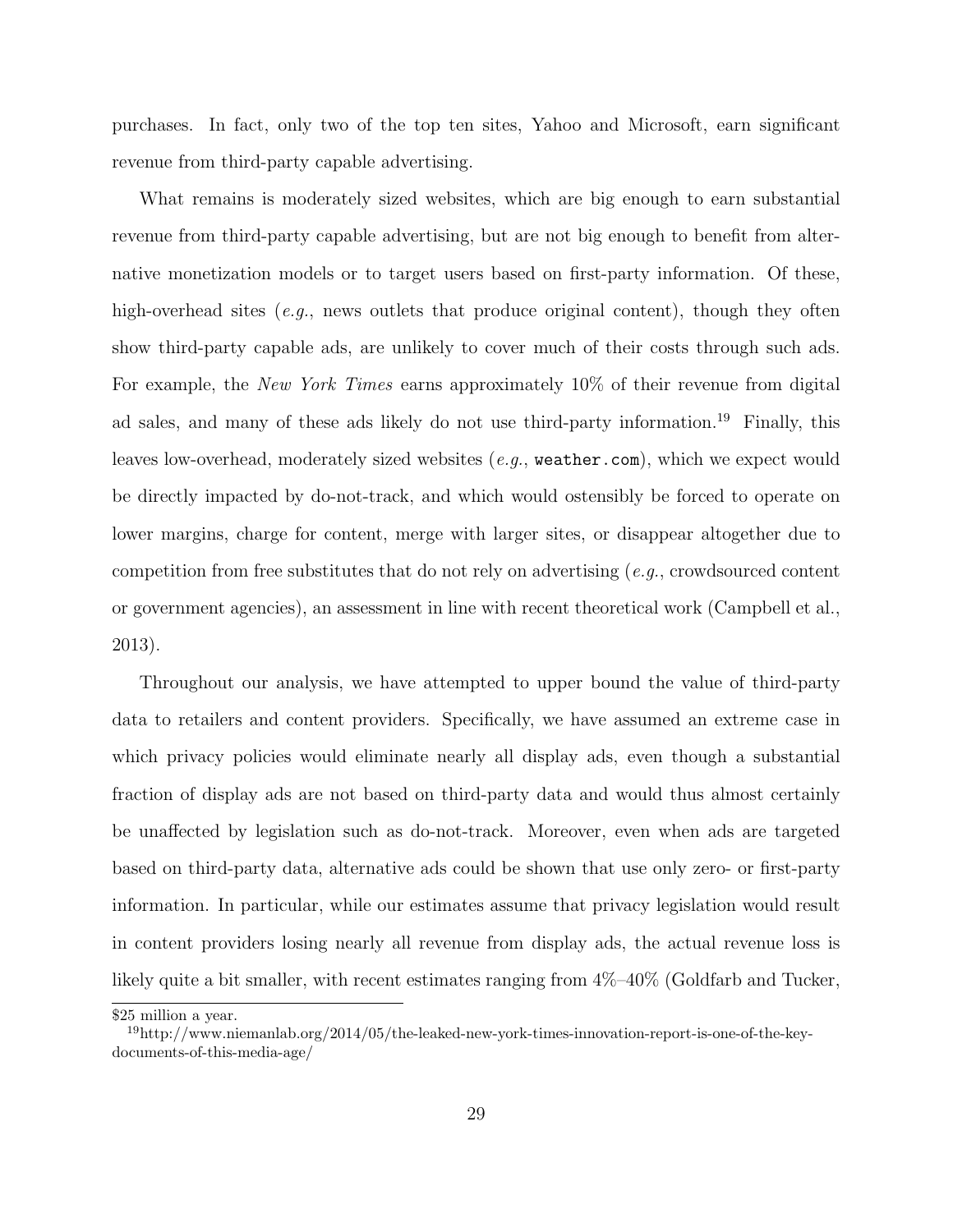2011a; Johnson, 2013).

Nevertheless, it is difficult if not impossible to fully assess the value of third-party capable advertising to retailers. Brand advertising, for example, is designed to induce later purchases without directly attracting clicks on the ad itself, and so our attribution methodology would miss such effects. We suspect, though, that such potential misattribution does not qualitatively affect our results for five reasons. First, to the extent that channel spillovers from display to other channels like search have been estimated, they appear to be small (Rutz and Bucklin, 2011; Papadimitriou et al., 2011). Second, such misattribution in principle applies to all forms of advertising, including search ads and email ads, dampening errors in the relative value of third-party capable advertising in attracting customers, which is our primary quantity of interest. Third, since third-party capable ads directly drive such a small fraction of retail sessions, even quite large misattribution errors are unlikely to qualitatively alter our conclusions. Fourth, brand advertising typically targets a wide range of consumers to raise general awareness, as opposed to being highly personalized, and is thus less likely to rely on third-party information. Finally, as described in Section 3.1, our results are qualitatively similar when we re-categorize direct visits as third-party in cases where the user previously clicked on a third-party ad for the retailer, suggesting that the attribution scheme is not driving the results. It is, however, certainly important to better understand and correct for the effects of misattribution, a task we leave to future work.

A final worry concern is that technological changes could dramatically alter the relative value of third-party capable advertising. For example, with improved targeting tools, retailers may more frequently turn to third-party capable advertising. Similarly, because of attribution errors, it is possible that the market as a whole has undervalued traffic from content providers, who thus stand to earn higher revenue from third-party capable ads at some point in the future. Though such outcomes are certainly possible, given the myriad ways in which online advertising could evolve, we limit our analysis and conclusions to the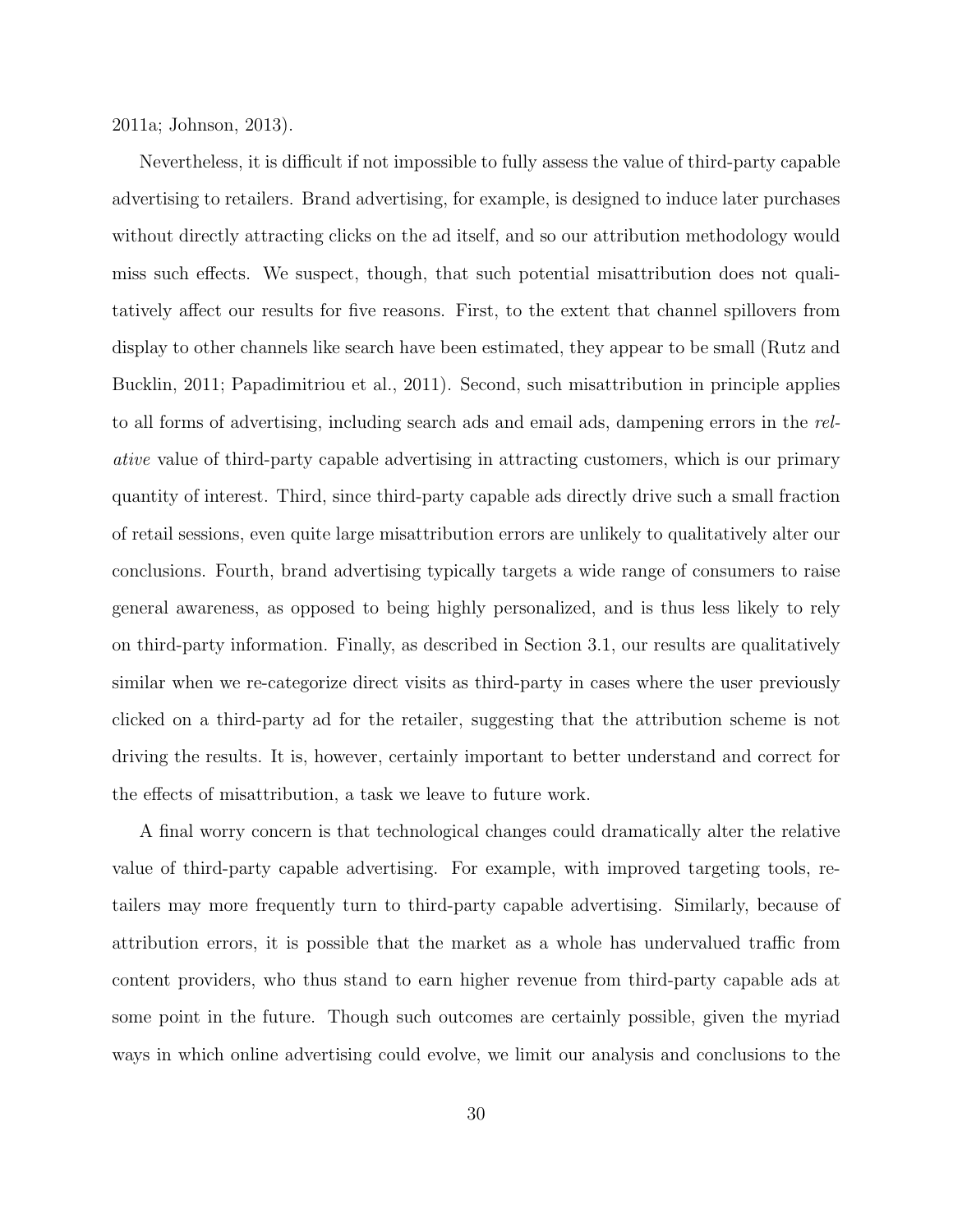market in its current form.

In considering privacy policies such as do-not-track, we have analyzed only half the equation, the value of third-party data to advertisers and content providers. In particular, we have not rigorously assessed the benefit to consumers of increased privacy from such legislation. We accordingly cannot offer definitive guidance on whether do-not-track legislation should be enacted or what form it should ultimately take. Nevertheless we close with two reflections. First, content providers have a financial incentive to continue facilitating third-party data collection. Indeed, Facebook, despite their vast amount of first-party information, recently announced their intention to switch from first-party only advertising to allowing the use of third-party tracking data. It thus seems that without legislative action, third-party tracking is likely to increase, for better or for worse. Second, even though the benefits of privacy are hard to quantify, the direct economic gains of tracking are often argued to be so large that they would dwarf any realistic estimate of the value of do-not-track to consumers. Our results, however, suggest that the economic benefits, though ostensibly amounting to billions of dollars, are substantially smaller than generally acknowledged. It is thus possible—though not obvious—that consumer value for increased privacy could tip the scales in favor of enacting protections. Looking forward, we hope our results provide a useful characterization of the drivers of online retail, as well as inform scientific and policy discussions about privacy and the economics of third-party capable advertising.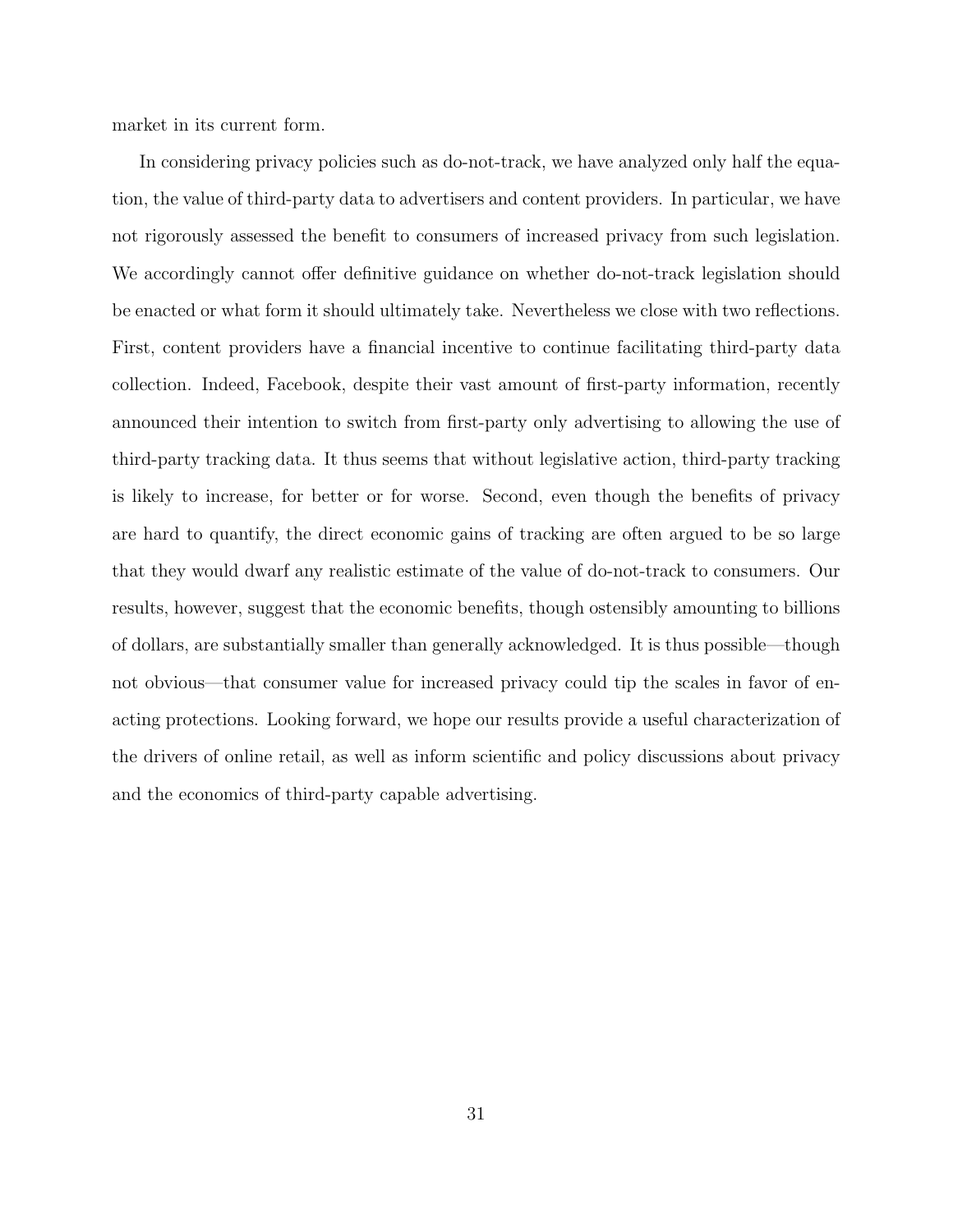# References

- Blei, D. M., Ng, A. Y., and Jordan, M. I. (2003). Latent Dirichlet allocation. the Journal of Machine Learning Research, 3:993–1022.
- Broder, A. (2002). A taxonomy of web search. In ACM SIGIR Forum, volume 36, pages 3–10. ACM.
- Campbell, J. D., Goldfarb, A., and Tucker, C. (2013). Privacy regulation and market structure. Available at SSRN 1729405.
- Cook, J. E. and Attari, S. Z. (2012). Paying for what was free: Lessons from the New York Times paywall. Cyberpsychology, Behavior, and Social Networking, 15(12):682–687.
- De los Santos, B., Hortacsu, A., and Wildenbeest, M. R. (2012). Testing models of consumer search using data on web browsing and purchasing behavior. The American Economic  $Review, 102(6):2955-2980.$
- Deighton, J. and Quelch, J. (2009). Economic value of the advertising-supported internet ecosystem. IAB Report.
- Farahat, A. and Bailey, M. C. (2012). How effective is targeted advertising? In *Proceedings* of the 21st International Conference on the World Wide Web, pages 111–120. ACM.
- Gentzkow, M. and Shapiro, J. M. (2011). Ideological segregation online and offline. The Quarterly Journal of Economics, 126(4):1799–1839.
- Goel, S., Broder, A., Gabrilovich, E., and Pang, B. (2010). Anatomy of the long tail: ordinary people with extraordinary tastes. In Proceedings of the Third ACM International Conference on Web Search and Data Mining, pages 201–210. ACM.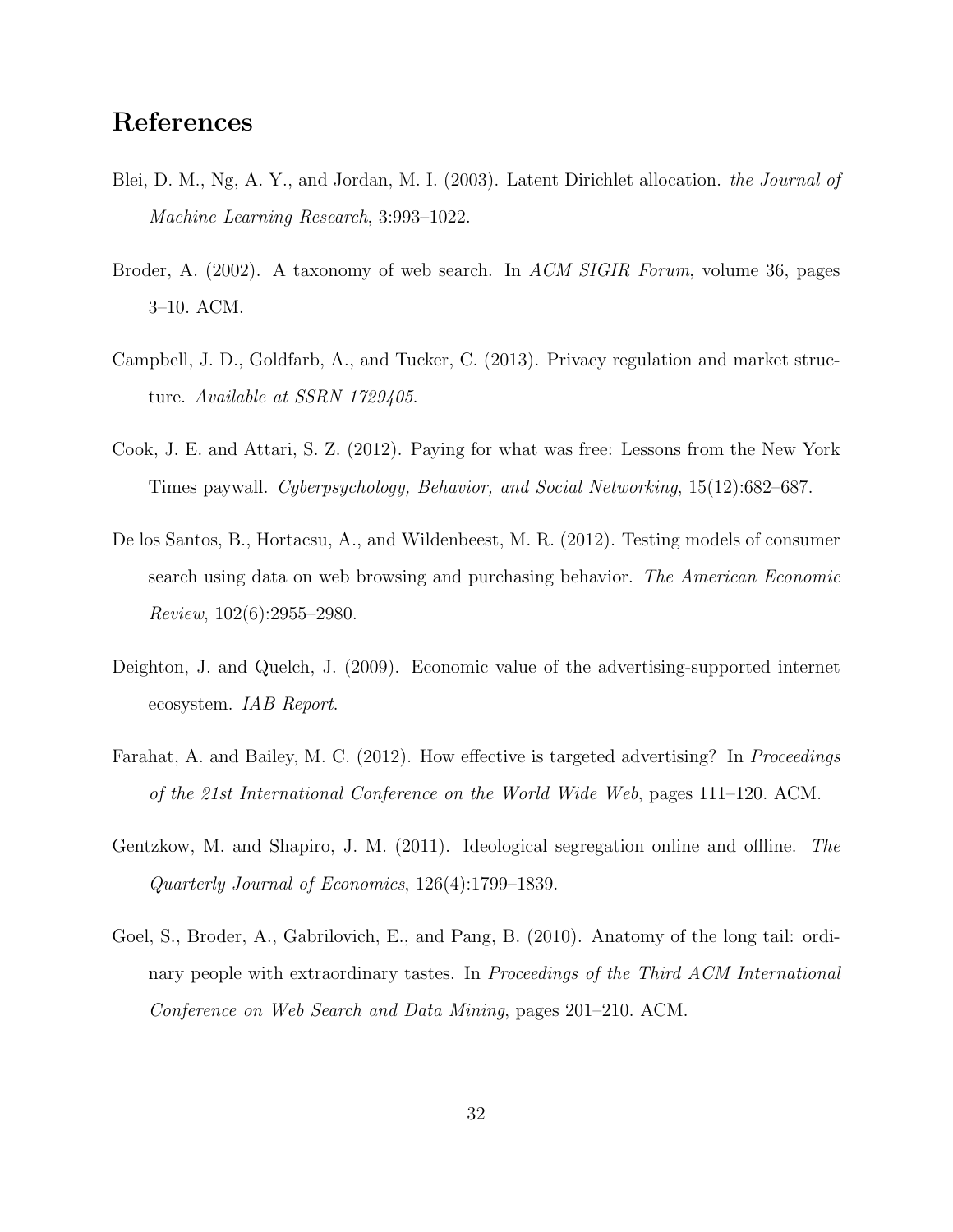- Goldfarb, A. and Tucker, C. (2011a). Online display advertising: Targeting and obtrusiveness. Marketing Science, 30(3):389–404.
- Goldfarb, A. and Tucker, C. E. (2011b). Privacy regulation and online advertising. Management Science, 57(1):57–71.
- Gomer, R., Rodrigues, E. M., Milic-Frayling, N., and m.c. Schraefel (2013). Network analysis of third party tracking: User exposure to tracking cookies through search. In Proceedings of 2013 IEEE/WIC/ACM International Conferences on Web Intelligence (WI) and Intelligent Agent Technology (IAT). IEEE/WIC/ACM.
- Google (2011). The arrival of real-time bidding. http://static. googleusercontent.com/media/www.google.com/en/us/doubleclick/pdfs/ Google-White-Paper-The-Arrival-of-Real-Time-Bidding-July-2011.pdf.
- Hannak, A., Sapiezynski, P., Molavi Kakhki, A., Krishnamurthy, B., Lazer, D., Mislove, A., and Wilson, C. (2013). Measuring personalization of web search. In Proceedings of the 22nd International Conference on World Wide Web, pages 527–538.
- Johnson, G. (2013). The impact of privacy policy on the auction market for online display advertising. Available at SSRN 2333193.
- Krishnamurthy, B., Naryshkin, K., and Wills, C. (2011). Privacy leakage vs. protection measures: the growing disconnect. In Proceedings of the Web, volume 2, pages 1–10.
- Krishnamurthy, B. and Wills, C. (2009). Privacy diffusion on the web: a longitudinal perspective. In Proceedings of the 18th international conference on World wide web, pages 541–550. ACM.
- Lewis, R., Rao, J. M., and Reiley, D. (2014). chapter Measuring the Effects of Advertising: The Digital Frontier. Forthcoming National Bureau of Economic Research Press.